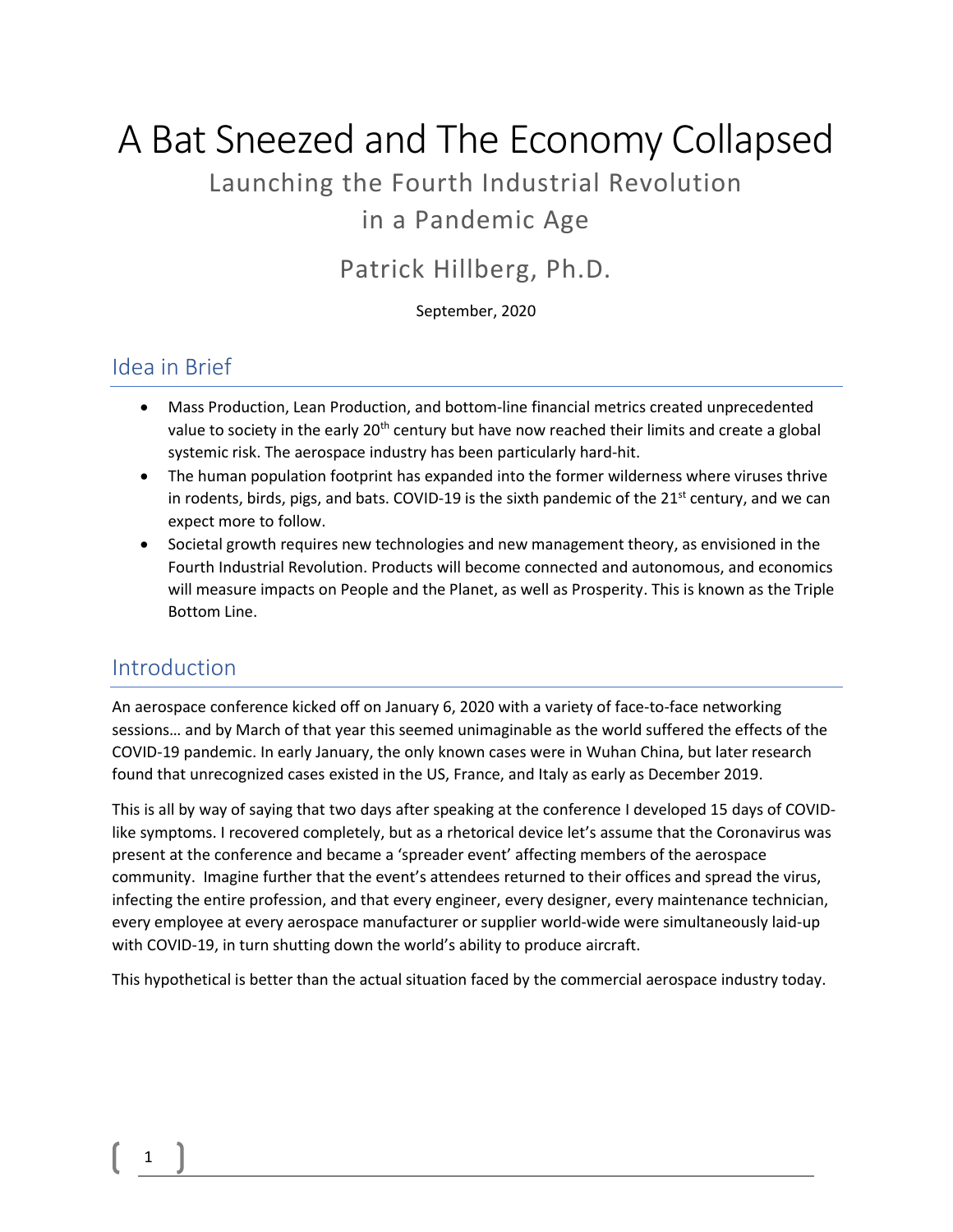Traveler throughput collapsed in April, and by late September was still 70% below 2019 levels [\(Figure 1\)](#page-1-0), as travelers are uninterested in air travel. The airlines have lost tens of billions of dollars, expect a return to pre-COVID levels is years away, and will require the widespread use of a vaccine. Boeing, Airbus, and their suppliers have cut tens of thousands of jobs (Conger and Griffith 2020). Dramatic shifts are taking place in the economics of airline profitability and the manufacturers which serve them.



#### <span id="page-1-0"></span>*Figure 1: Number of Air Travelers <https://www.tsa.gov/coronavirus/passenger-throughput>*

The industry relies on world-wide public health as travelers consider their entire infection risk, from the time they leave home until they return. It is not enough for aircraft, airlines, and airports to protect passengers: what about the taxis, the hotels, the offices, the restaurants, and the theme parks?

Destination locations face risks as well. Respiratory viruses may spread long before they are recognized. The SARS-CoV-2 virus originated in bats, jumped to humans in China, then Europe, New York, throughout the U.S. the world, and even animals in the Bronx Zoo (McAloose 2020). Since the outbreak, nations and states have closed their borders and are enforcing quarantines upon arrival; business trips which formerly took a week now require a month, if the traveler is allowed to enter at all.

#### Is This the Economy That We Want?

From the New York Times on 15-July ( Tankersley and Casselman 2020):

"WASHINGTON — The United States economy is headed for a tumultuous autumn, with the threat of closed schools, renewed government lockdowns, empty stadiums and an uncertain amount of federal support for businesses and unemployed workers all clouding hopes for a rapid rebound from recession.

"… failure to suppress a resurgence of confirmed infections is threatening to choke the recovery and push the country back into a recessionary spiral — one that could inflict long-term damage on workers and businesses large and small…

"Most economists abandoned hope for a "V-shaped" recovery long ago. Now they are warning of an outright reversal, with mounting job losses and business failures. And this time, much of the damage is likely to be permanent."

The Economist, on 1-August ("Air travel's sudden collapse will reshape a trillion-dollar industry." 2020):

"Around 35% of the global fleet of around 25,000 aircraft is still parked—less than the 70% at the height of the crisis in April but still terrible. Even if traffic recovers to 80% of last year's levels in 2021, as some optimists expect, plenty of aeroplanes will remain on the ground. Citigroup, a bank, forecasts excess capacity of 4,000 aircraft in 18 months' time."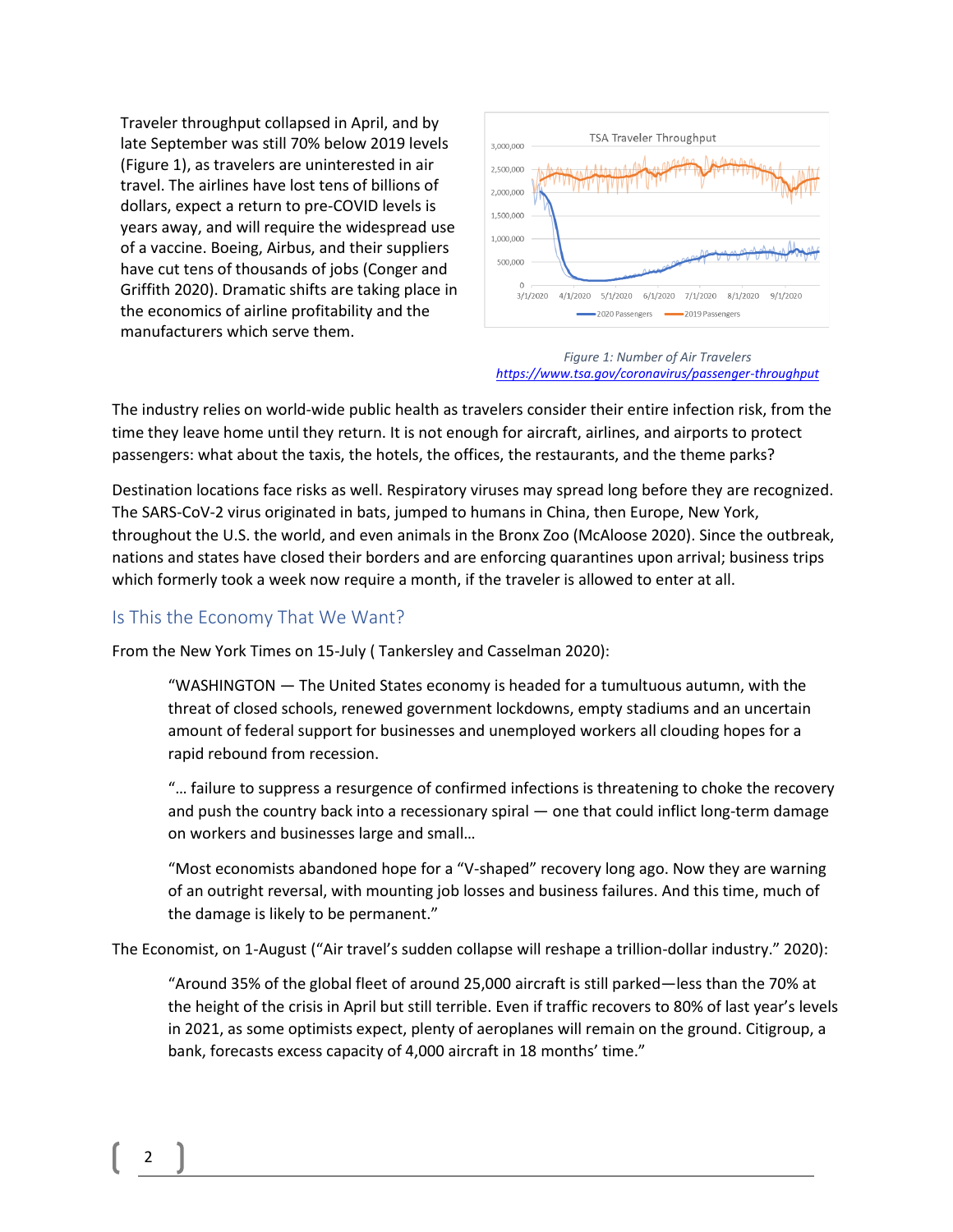And the Wall Street Journal on 2-September (Cameron 2020):

"The pandemic is set to have an even deeper and longer-lasting impact on airlines' finances than 9/11, several industry executives have said. Carriers have spent months trying to get passengers back onto planes after the pandemic nearly halted travel in the spring, including by developing more-thorough cleaning procedures and toughening rules requiring passengers to wear masks. Nevertheless, travel demand has stalled at around 30% of last year's levels. Executives believe it will take years—and likely a vaccine—for it to fully rebound."

Similar issues exist in the commercial real estate market. The Time-Life Building in Manhattan houses 8,000 workers at its peak, but the daily average in July was about 500. Street level retail establishments closed, hot dog sales dropped from 400 per day to 10, and investment banks with tens of thousands of workers in the New York City area found that they do not need to operate in the City*.* If workers no longer commute to their local office, why would they take a business trip to an office in another city? The business market for air travel generates two-thirds of airline earnings ("How Much of Airlines Revenue Comes from Business Travelers?" 2019), and as it collapsed in April, the Zoom online meeting platform grew from 10 million to 300 million daily participants, echoed by growth at Microsoft, Google, and Cisco (Tara 2020). The internet is replacing business travel.

#### *Systemic Risk Impacts Commercial Aerospace*

The thesis of this chapter is that the World is a global system, and each industry affects the others. Regions in southern China grew to meet the needs of the global automotive industry, which in turn led to a human-viral spillover, and infected airline passengers spread the virus throughout the world. Travel and entertainment industries collapsed as we all await improvements in public health.

A century ago, as Henry Ford, William Boeing, and others created prosperity through high-volume mass production they did do so with little concern for the affects one industry had on another, or how they affect the planet as a whole. Since then the human population quadrupled, and only one-quarter of the planet's surface remains wild. Prosperity and population grew until by the planet; the challenges that humanity (including the aerospace industry) faces are of our own making.

This chapter follows three main themes:

- A short history of the Industrial Age divided into four 'Revolutions'.
- A description of 'Systems Thinking', using events of the COVID-19 pandemic as examples.
- Predictions for future decades, as technology and economic goals address the necessary 'triplebottom-line' of Planet and People, and Prosperity.

## Industry 2.0: Mass-producing an Efficient Pandemic

Klaus Schwab, head of the World Economic Forum posits that there have been four revolutions in the Industrial Age (Schwab 2015):

- "The First Revolution used water and steam power to mechanize production,
- The Second used electrical systems to enable mass production,
- The Third saw the introduction of electronics and information technology to automate production,
- The Fourth is blurring the lines between the physical, digital, and biological spheres."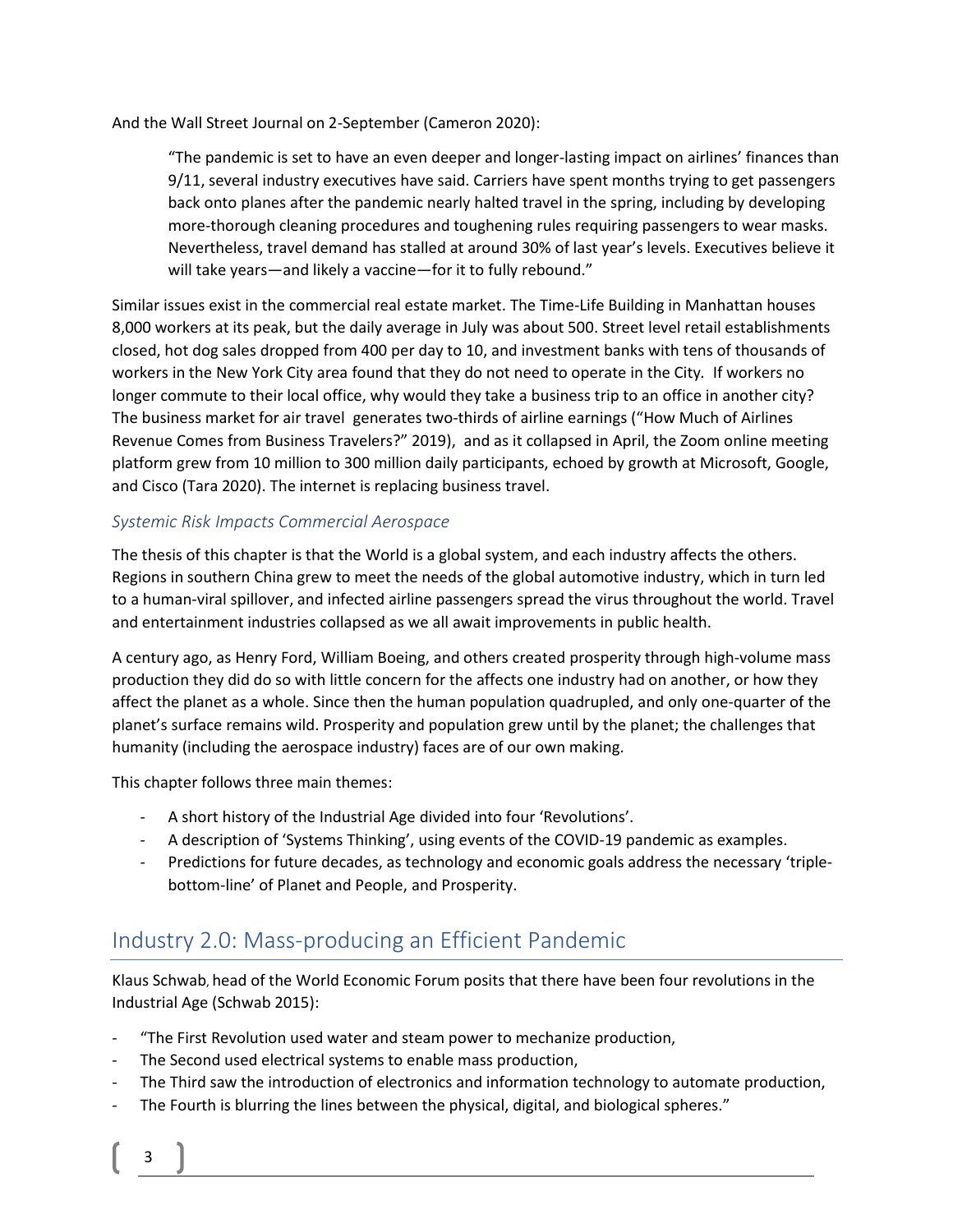The following is a brief history of the Second Revolution in the automobile industry, from *The Machine That Changed the World* (Womack, Jones and Roos 2007) as a prelude to a discussion of the Fourth.

#### 1920 - 1950: Ford, Sloan, and Mass Production

Around 1910, Henry Ford saw inefficiencies in existing automobile manufacture and through massproduction was able to increase worldwide volume by a factor of 1000, to two million vehicles per year. In the late 1920's, Alfred Sloan of General Motors improved economic efficiency by measuring only a short list of financial metrics, including earnings, revenue, inventory, and market share. In the coming decades, nearly all industries adopted these approaches.

The automobile was a boon to farming and brought increased food security throughout society; farmers used tractors to grow more crops, and vehicles to ship them to distant markets. During World-War Two auto plants manufactured Jeeps and airplanes; following the war the expanding U.S. economy allowed millions of Americans to move off farms and into cities. As availability to food and conveniences became more secure, new technologies emerged and led to growth in many new fields like electronics, entertainment, and education.

#### 1950-2000: Lean Management

As cities grew, traffic increased to become 'gridlock' and city dwellers moved to the suburbs. New houses included two-car attached garages, fast-food restaurants with drive-through service, suburban shopping malls and "Big Box" stores with acres of available parking. Highways widened and lengthened to help suburban dwellers attend city events and drive to other cities. The human footprint expanded, breaking up the wilderness. Fossil fuel consumption increased, and the planet's atmosphere warmed.

In the 1950's, Taiichi Ohno developed "Lean" methods at Toyota which, combined with rising labor costs, led corporations to develop supply chains in lower-cost markets around the world. In their 2016 book, *The Butterfly Defect* (Goldin and Mariathasan) discuss:

"Toyota was the first company to recognize that by leaving the production of individual parts to specialty suppliers they could optimize efficiency and operate more cost effectively. This quest for efficiency moved Toyota to open manufacturing facilities worldwide. The firm overcame geographic, linguistic, and cultural barriers to search out the most cost-efficient locations balancing production costs, speed to market, and access to labor. Lean Management has become the ubiquitous driving principle of globalized production*.*"

Many companies, many industries, and many nations joined the "global value chain", and world-wide societal value increased:

"The spreading of new technologies and systems around the world led to immense changes in how human beings interact and what they may achieve. Poor people have benefitted most; no era in human history has seen such a rapid reduction in the number of people in dire poverty, and the chances that the individual born into a poor family can escape poverty and live a long and healthy life are greater than at any point in history."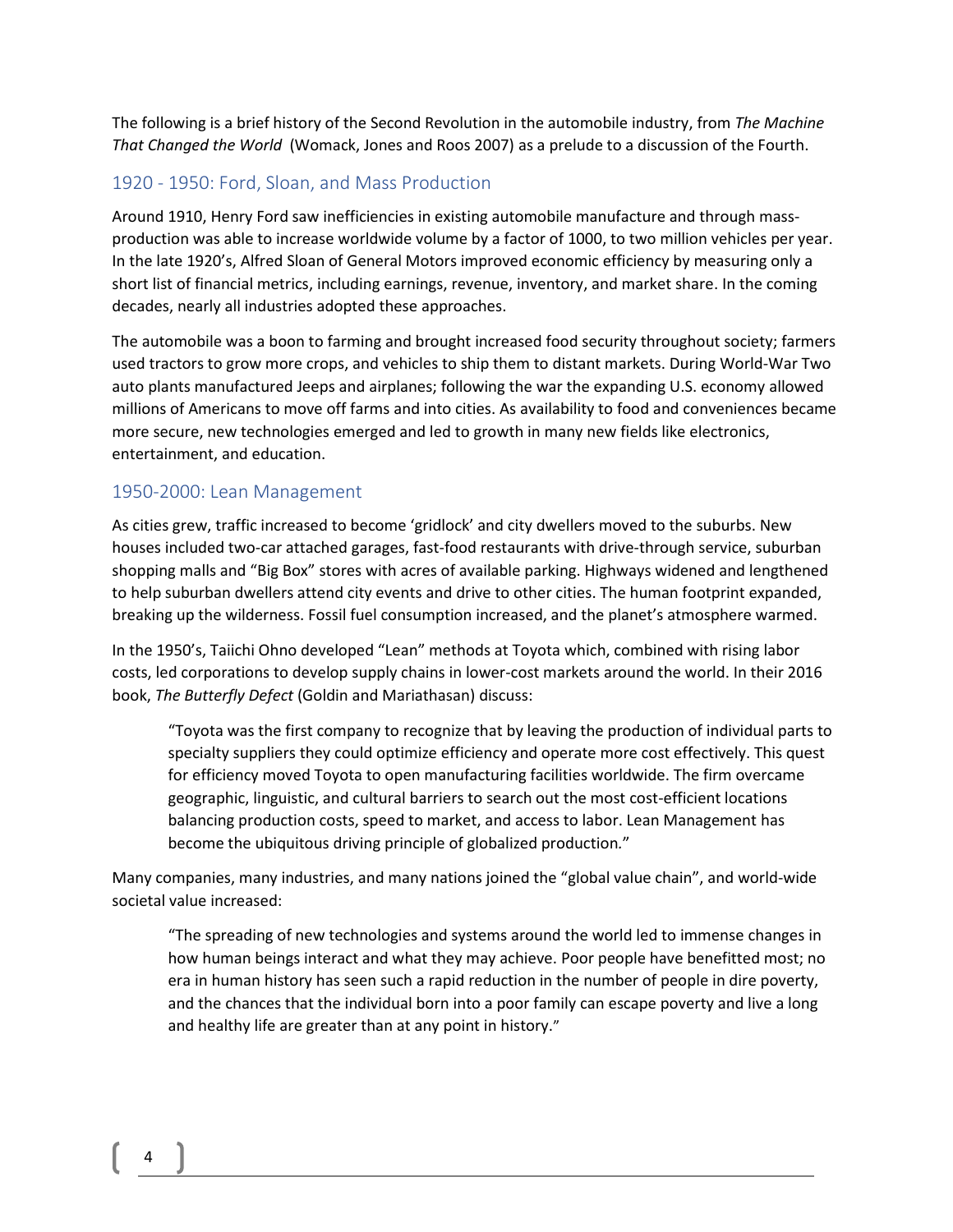#### 2000-2019: China's Growth in International Trade

As the Cold War ended, Chinese Premier Deng Xiaoping launched an economic revolution, opened his country to world markets, and saw an eight-fold increase in exports from 1999 to 2008. Wuhan, China saw benefits in joining the global value chain.

From the (Wikipedia entry on Wuhan, China):

"Prior to the 21<sup>st</sup> century, Wuhan was largely agricultural, but since 2004 has been a focal in the "Rise of Central China Plan", which aims to build less-developed inland economies into hubs of advanced manufacturing.

"The automobile industry is dominant in the region. There are 5 car manufacturers, including Dongfeng Honda, Citroen, Shanghai GM, DFM Passenger Vehicle Dongfeng Renault and Dongfeng-Citroen headquartered in the city. By 2016, Wuhan attracted foreign investment from over 80 countries, with nearly 6,000 foreign-invested enterprises in the city injecting \$22.45 billion in investment. "

The region grew to include 19 million residents, has 35 higher educational institutions, an airport serving 20 million passengers, and is a hub in the nationwide high-speed train system. It expanded to accommodate growth in the global automotive value chain, and like every other modern economic hub has transportation systems which allow people (and their infections) to move quickly around the world.

#### 2020 and Beyond: A Systemic Pandemic

Steven Soderbergh's 2011 film *Contagion* is the hypothetical story of a viral pandemic. In one scene, bulldozers knock down trees which scatter some bats, who fly above a pigsty and drop a half-eaten banana. A pig eats the banana, is slaughtered, taken to a hotel kitchen, and Gwyneth Paltrow's character picks up the virus in a chance encounter with the chef. The following day she flies to Chicago and infects the entire U.S. Early parts of the movie are highly analogous to the first weeks of the COVID-19 pandemic.

The region of southern China, Vietnam, Myanmar, and Laos are home to bats which for millions of years have hosted 'reservoirs' of coronaviruses, including SARS-Cov-1, which jumped to humans near Guangdong in 2003, and SARS-CoV-2, which jumped near Wuhan in 2019. Hundreds of millions of people are in proximity to highly mobile bats (Mckenna 2020). Bats are particularly suitable hosts for viruses; their ability to fly allows them to control the inflammation which would afflict most mammals, and they become a near-perfect vehicle by which a viral reservoir can grow. Bats are not debilitated by the virus and can travel over one hundred kilometers a year.

Infected humans on airplanes outperform bats in term of viral spread. In previous centuries, endemics remained limited to a few thousand kilometers and would die out over time as humans developed immunity, but inter-continental travel is now easily available, and viruses can travel around the world in hours. SARS-CoV-2 (the *virus* which causes the COVID-19 *disease*) jumped to humans in December 2019 and infected all the world's ice-free continents by the following March.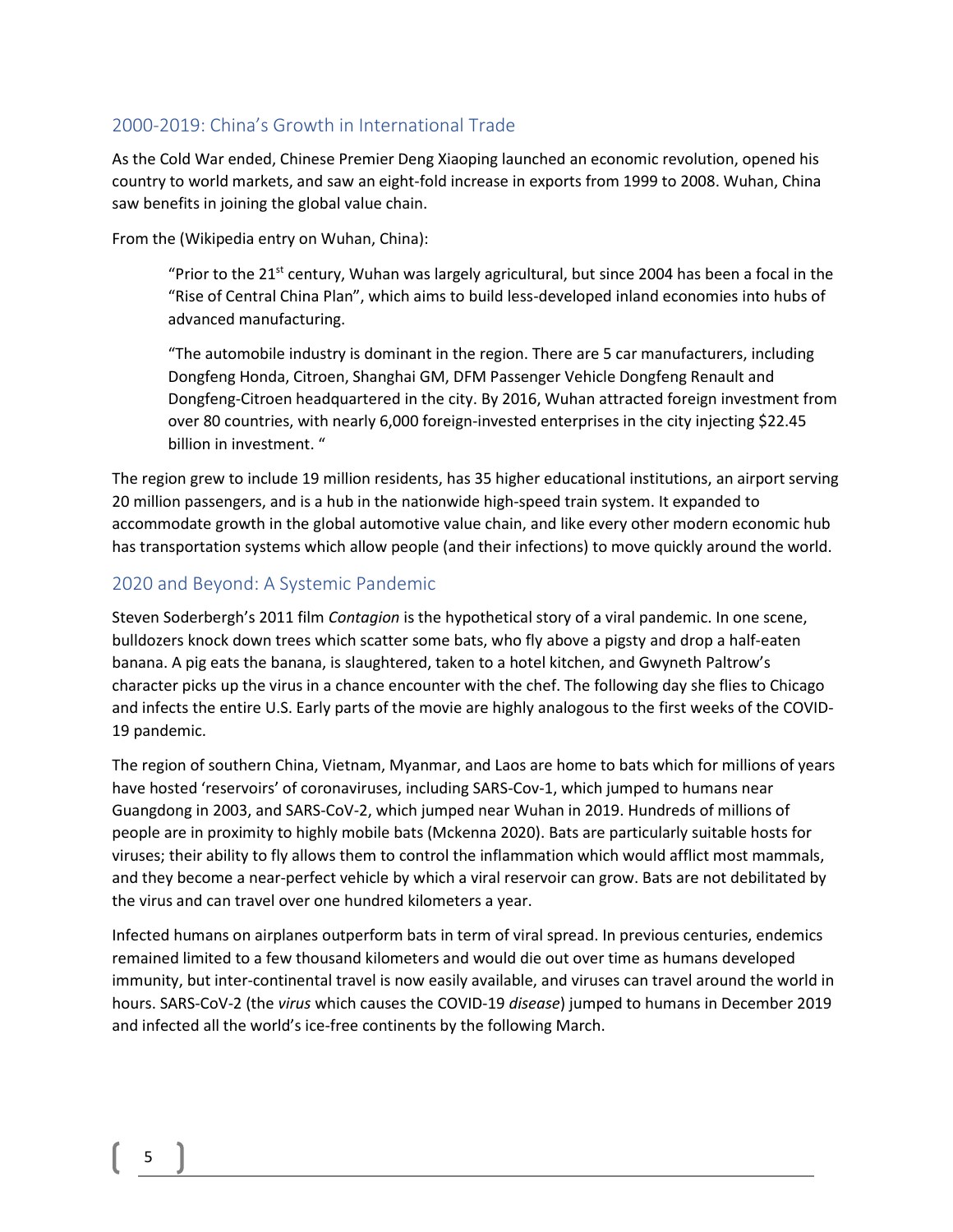#### *Settling the Biomes*

In 1700, the one-billion humans living on the planet used only 5% of its ice-free surface, but over the next three centuries the population doubled three times (to eight billion) and leaves only a quarter of the surface as wild. (Ellis 2010). While this chapter reflects primarily on the impacts of infectious viruses, it is inaccurate to view microscopic pathogens as the only threat. Aligned with the growth in globalization is the transmission of invasive species, such as:

- The **Emerald Ash Borer**, an inconsequential insect in its native region of north-eastern Asia has caused over \$10B in damage in the U.S. Midwest and continues to spread. They likely arrived via shipping crates to Canton, MI. (Wikipedia: Emerald Ash Borer)
- **Zebra Mussels** are native to Russia and The Ukraine where they attached to ship anchor chains and have become invasive in the U.S. and Northern Europe. They are believed to be the source of an avian botulism which kills birds in the Great Lakes, responsible for the near extinction of many species, and lead to millions of dollars per year in cost to power plants and other water-consuming facilities. (Wikipedia: Zebra Mussel)
- The **Spotted Lanternfly** is native to China, India, and Vietnam but is now invasive in South Korea and the Delaware Valley of the U.S. It consumes over 70 plant species, including grape vines, fruit trees, and hardwoods like maple and birch. Per the USDA: *"If allowed to spread in the United States, this pest could seriously impact the country's grape, orchard, and logging industries."* (USDA: Spotted Lanternfly)

In the century past, which spans the Second Revolution, humans repurposed the wild, unintentionally living in ever-closer proximity to viruses and infections which they bring (Thomas 2020). Previously, threats to humans were lions, tigers, and bears, but expansion has now led to loss of habitat for these apex predators who would keep bats, birds, and rodents (and the reservoirs within) at bay. Humans have also developed technology to move great distances in short times, quickly expanding what were once local reservoirs to all of the world's continents.

Viruses mutate and evolve, and while thousands are catalogued millions are not. Sea-borne viruses increase oceanic respiration which reduces atmospheric carbon dioxide by 3 gigatons (Wikipedia: Viruses) per year, counteracting the 42 gigatons (McCarthy 2019) currently emitted by industrial society, meaning that they mitigate climate change. They are both beneficial and detrimental to human existence and more to the point are an innate part of an environment in which humans must exist.

Pandemic frequency is increasing as humans encroach upon reservoirs, and humanity is on the cusp of a change not seen since the introduction of mass production a century ago. We should expect the  $21^{st}$ century to be a Pandemic Age.

## Systems Thinking and Economic Disruption

In 1920 (and especially 1720) the wilderness seemed infinite, and the environment capable of absorbing the small burdens that humans placed upon it, but by 2020, humans consume too much of the earth for environmental and social impacts to be trivial. A field of thought, known as "Systems Thinking", is well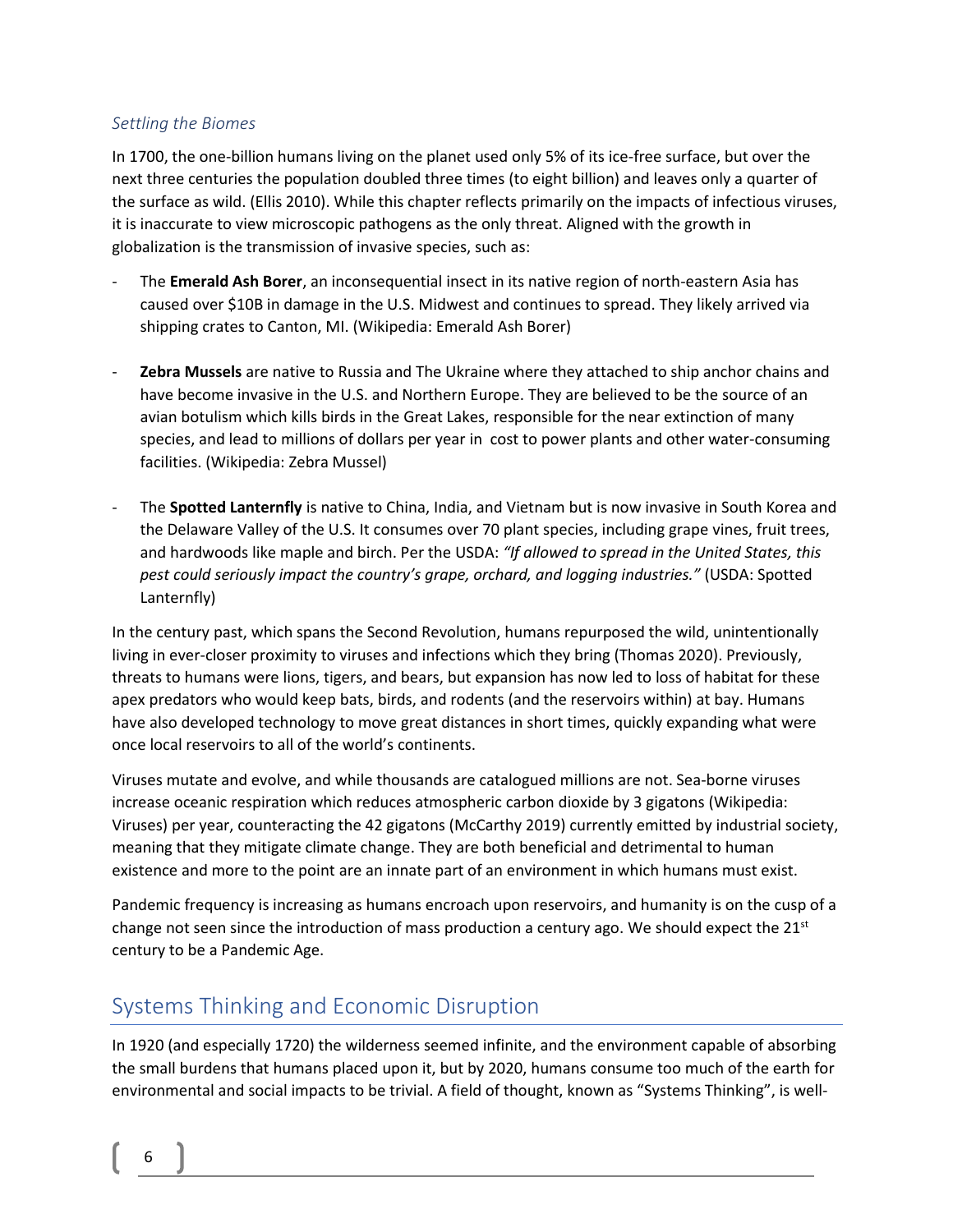applied here, derived from two feedback loops described by Donella Meadows in her book *Thinking in Systems* (Meadows 2008), and Peter Senge in his, *The Fifth Discipline* (Senge 2006). They each quote the other, and Meadows developed her theories based on studies of nature.

In **Reinforcing Loops,** growth in an element *encourages* more growth, fed by other elements. In an avalanche, a snowball dislodged at the top of hill rolls, picks up snow and boulders, which in turn pick up more snow and boulders. The loop reinforces itself until it consumes all available resources, in this case when the avalanche buries the ski chalets at the bottom of the mountain.

In **Balancing Loops,** growth in an element is *counteracted* by other elements, until an equilibrium is found. We see this in the price sensitivity of commodities; as a product becomes more popular its price rises, which makes it and associated goods less popular. The sale of gas-guzzlers counteracts the price of oil; as oil prices climb, SUV sales fall, and vice-versa.

Systems Thinking highlights that individual actions have systemic effect; our actions *create* our reality. The pandemics we face are not malicious and external but are the summation of smaller independent actions. The past century of economic growth has brought a net gain in societal value (Goldin and Mariathasan 2014), but in the process placed burdens on environmental systems\* which are now limiting human and economic growth. I'll discuss four such models.

#### Exponential Growth in Humans and Viruses

Reinforcing loops grow (and shrink) exponentially; a little growth makes a little more growth that much easier. In the Industrial Age, the introduction of the steam engine made life easier on humans, who used mechanization to grow more food and increase lifespans. This created opportunities for further innovation into mass production which made life easier still. The human population grew exponentially, as seen i[n Figure 2.](#page-6-0)



<span id="page-6-0"></span>

A viral infection also grows and shrinks through systemic reinforcement. It originates as a tiny infectious agent which reproduces itself inside the cells of living hosts, at which point the host cell rapidly produces thousands of identical copies of the original virus. It may first grow within a bat, then a population of bats, then to a human (possibly vectored through an available pig, bird, or rodent), then within the





And social systems, though these are beyond the scope of this chapter.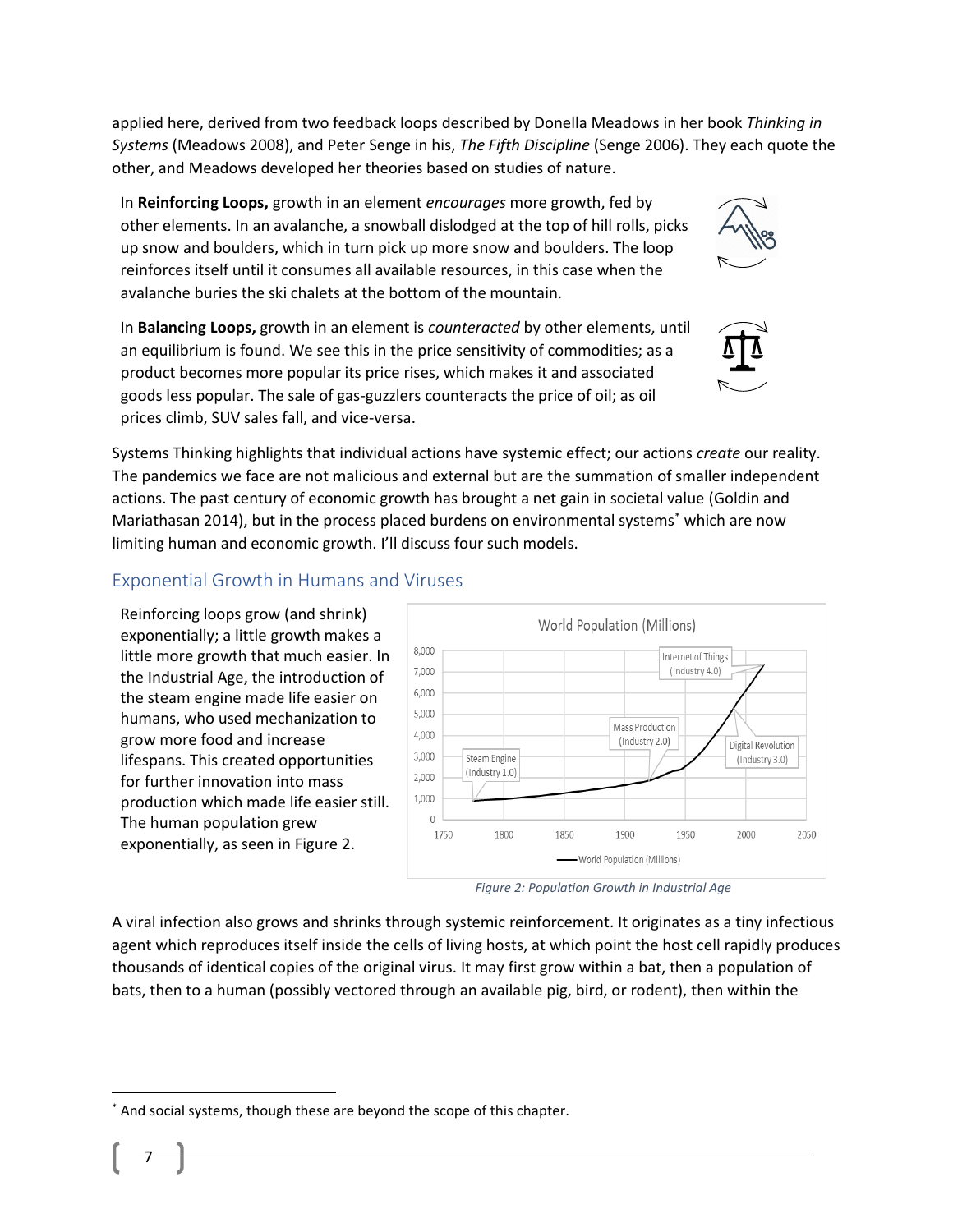larger world-wide human population, and finally into the bats, birds, pigs, and rodents on new continents.

#### Limits to Growth Models

Biological populations grow until they either consume all available resources or face some opposing force, which is known as "Limits to Growth" model [\(Figure 3\)](#page-7-0). In the reinforcing stage of the model, people infected today will infect more people tomorrow, increasing the *rate* of growth. Humans are social creatures with a need to interact, giving the viral reservoir an opportunity to grow. Eventually humans retreat from the virus, either by diminishing transmission (e.g., "social distancing") or diminishing susceptibility (a vaccine). Humans' neurological need to connect is balanced against the pathological risk of debilitating disease. As humans retreat, the reservoir diminishes. As the reservoir diminishes it seems safer to gather, and the reservoir grows. The number of active infections will rise and fall in waves.



<span id="page-7-0"></span>[Figure 4](#page-7-1) shows two such waves. The solid blue line is the sum of cases in New York, New Jersey, and Michigan, in which human hosts to the viral reservoir (aka "infected people") grew quickly in March and April, in which those three states alone for one-half of all U.S. infections, but limited viral growth through mandates and societal norms created a reinforcing decline. The dashed orange line sums all other states† and shows the effect of not controlling a reinforcing loop early. In late August, all states had slowed the growth of the viral reservoir, though infections in the "Other States" have increased as schools reopened.



<span id="page-7-1"></span><sup>†</sup> As well as the District of Columbia, Puerto Rico, and Guam.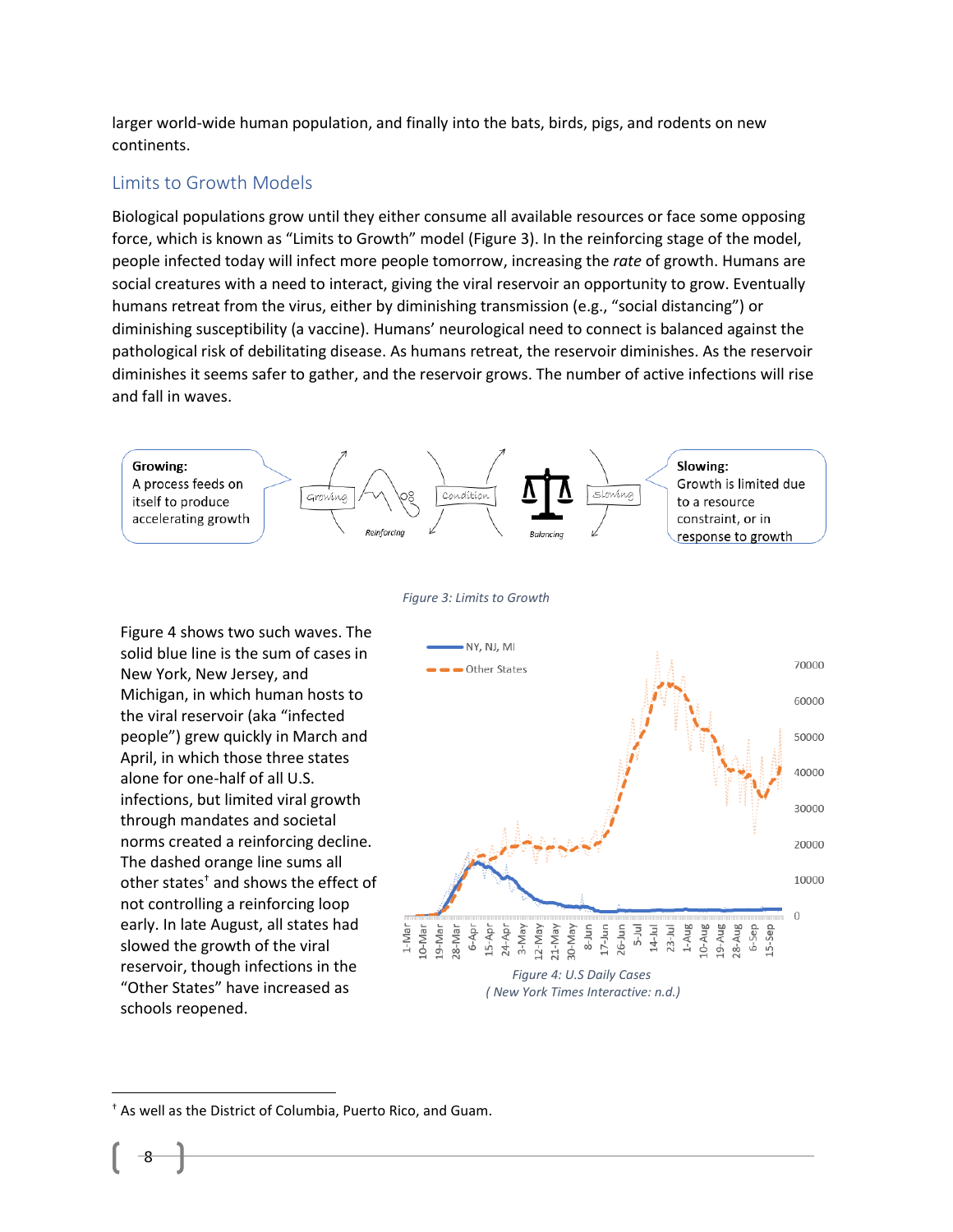#### Shifting the Burden…

Senge describes a *"Shift the Burden"* model [\(Figure 5\)](#page-8-0) where:

*"An underlying problem generates symptoms that demand attention, but the problem is difficult to address because it is obscure or costly to confront. People "shift the burden" of the problem to other solutions – easy fixes which seem efficient.*

*Unfortunately, these easier solutions only address symptoms, leaving the problem unaltered. The problem gets worse though the symptoms apparently clear up, and the system loses whatever ability it had to solve the underlying problem."*



<span id="page-8-0"></span>*Figure 5: Shifting the Burden Model*

From [Figure 5](#page-8-0) we can see two balancing loops; the bottom represents a fundamental solution (which will eventually be adopted) but is more time-consuming and costly than available symptomatic solutions. Choosing symptomatic over fundamental solutions becomes reinforcing, as they (seem to) address relevant issues at low cost. But in doing so, the fundamental solutions become ever more difficult to achieve. Eventually, side effects, leading the reinforcing loop to collapse upon the need for a fundamental solution.

Shifting the burden of manufacturing production onto a global value chain has brought humans in contact with novel viruses, leading first to world-wide increased prosperity, followed by a systemic public health collapse. Fundamental solutions will require a decreased risk of viral spillover from animals to humans and decreased world-wide transmission of viruses and invasive species. Eventually this will lead to localized supply chains, where conversion from raw material to usable product occurs close to the point of consumption, wherever it happens in the world. Regions should be prepared to produce all the products which they consume.

Following are three current examples of shifting production burdens:

#### *… in Pharmaceutical Production*

The Wall Street Journal reports (Yap 2020) on production of over-the-counter medications like acetaminophen, an inflammation reducer. A key ingredient is phenol, which American pharmaceutical makers produced in Texas and Louisiana until around 2000, at which point they shifted their attention to high-margin blockbuster drugs and shifted the burden of bulk pharmaceutical manufacture into China. That nation had had lower-cost chemists and manufacturing facilities, and now produces half of the world's active pharmaceutical ingredients (APIs), the ingredients in a pill that make it 'work'.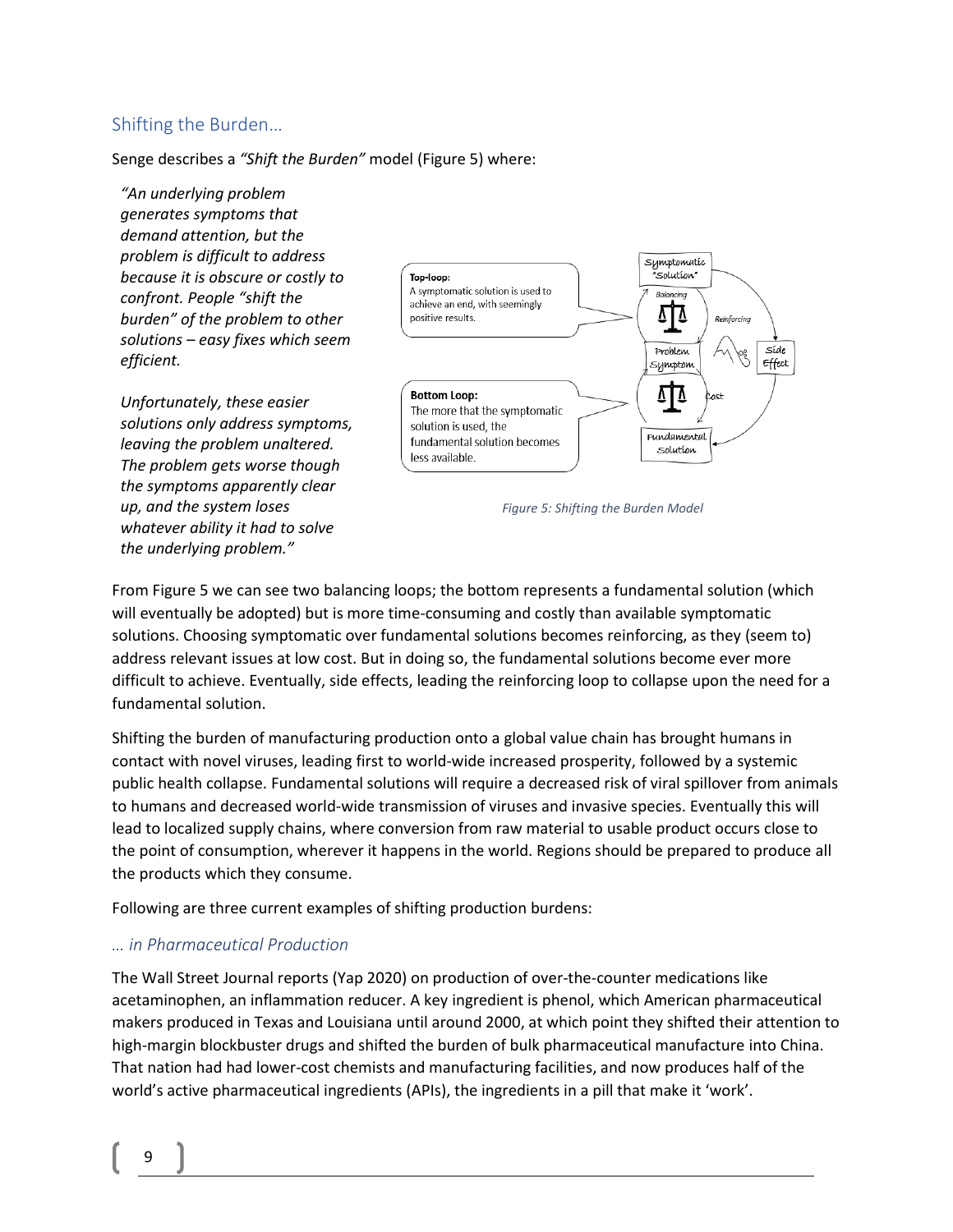As SARS-CoV-2 expanded in China in January 2020, exports of acetaminophen to the U.S. declined by 70%. Chinese factories had closed due to employee quarantines or directed their production to meet local needs, and the U.S. saw supply shortages as the drugs were needed in the early stages of the pandemic.

Chinese exports picked up again in March and April, though one can make the case that this simply reinforces the symptomatic solution, making it that more difficult to develop what for U.S. local production of APIs. In the article, Christopher Priest of the U.S. Department of Defense states "The national security risks of increased Chinese dominance of the global API market cannot be overstated." As a vaccine is developed, the U.S., with one of the world's highest per capita rates of infections, should pay close attention to local availability of API's.

#### *… in Masks*

By July 2020, the head of the US Centers for Disease Control estimated that "the pandemic could be brought under control over the next four to eight weeks if we could get everybody to wear a mask right now" (McCabe 2020), at a time when the virus was known to be infecting 65,000 new patients per day.<sup>‡</sup> Imagine the value of even fewer masks at the time the pandemic was first identified in mid-March, when the new daily case rate was less than 1,000. Mask-wearing could have limited early growth of the viral reservoir and put it into a reinforcing decline. (For example, the New York, New Jersey, and Michigan chart in [Figure 4\)](#page-7-1)

Studies show that viral particles can "float" as an aerosol in closed spaces and permeate the entirety of a small room within minutes. A mask-wearing person (even a simple cloth mask) decreases aerosol spread. Masks are inexpensive, do not require months or years of research as is required of a vaccine, and have little in the way of negative side effects.

Medical staff use special "N-95" masks to protect themselves as they work in viral-laden environments, but these were in short supply in the early weeks of the U.S. pandemic. Lean management metrics used by hospitals encouraged low inventories and low unit cost, leading them to buy inexpensive masks from overseas "just in time". As with acetaminophen, by the early 2000's ninety percent of N-95 mask production had shifted to low-cost providers overseas. (Davis 2020)

In 2009, the company Prestige Ameritech was one of few remaining U.S. companies capable of manufacturing N-95 masks. The H1N1-09 "swine flu" pandemic was on the horizon, and Prestige increased production to meet the expected need, but that pandemic ended quickly, the market collapsed, and the company nearly went bankrupt. The symptomatic solution of purchasing from lowcost suppliers throughout the global chain was "working", in that the U.S. survived the 2009 swine flu and 2003 SARS-1 pandemics without the need for local mask production. There was no perceived need for a more fundamental solution.

In 2019, as SARS-CoV-2 appeared, Prestige again recognized the impending risk and reached out to the U.S. Department of Health and Human Services to seek funding to restart their 2009 production lines. (They did not want to face bankruptcy again.) But HHS did not follow through with an offer, Prestige's manufacturing capacity of 7 million masks per month remained idle, and medical staff were infected (in

<sup>‡</sup> CDC estimated that they are aware of only 10% of the actual infections, meaning that there may have been 650,000 new infections daily.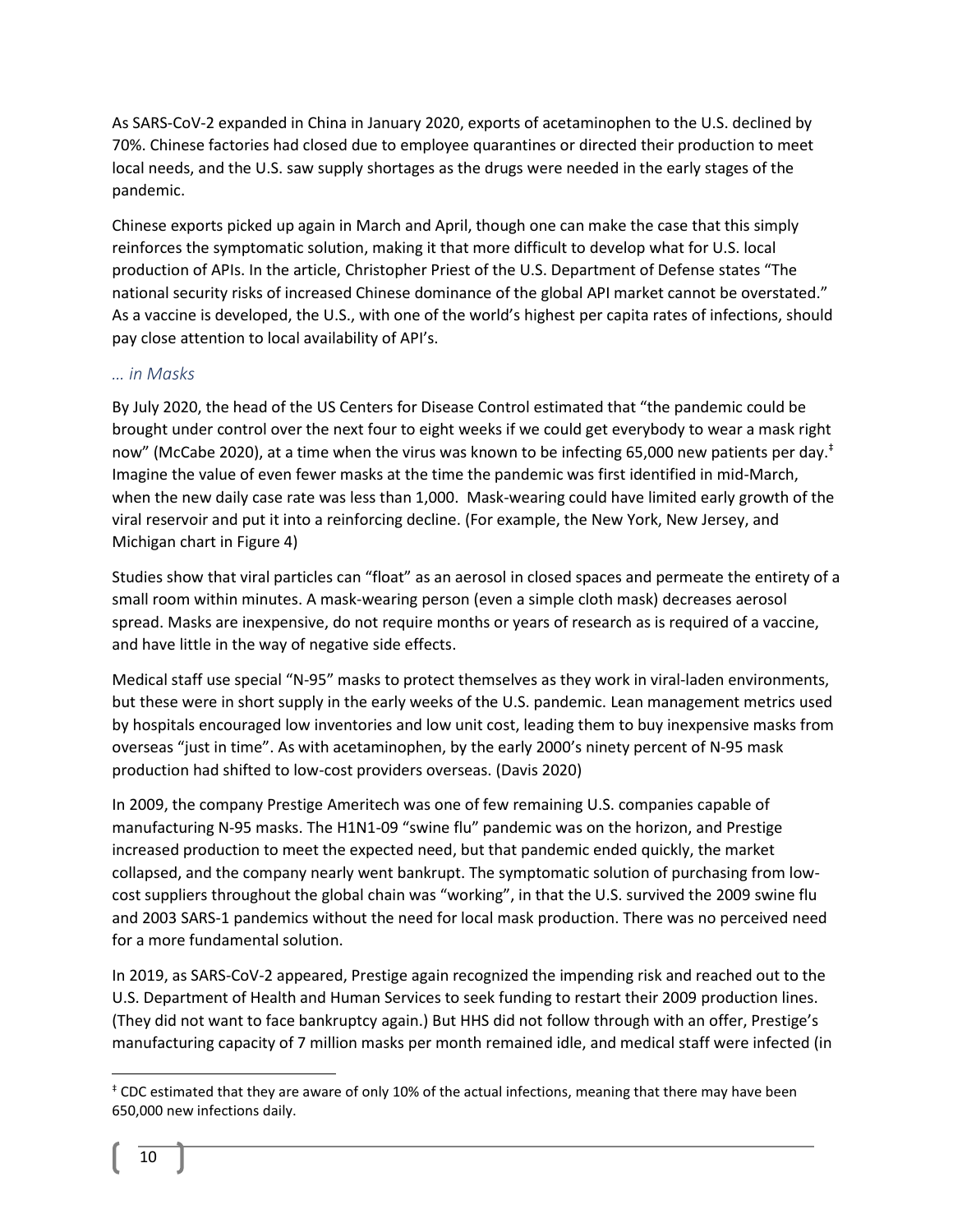some cases fatally) in the early days of the U.S. pandemic. A new symptomatic solution appeared in late April as large manufacturing companies (including the automaker General Motors) began making masks and ventilator equipment. If the most fundamental solution to supplying N-95 masks to hospital staff is to minimize distribution risk, (e.g., manufacture the masks within the hospital) the U.S. still seems a long way off.

#### *… in Management Theory*

The "single-bottom-line" metrics of the airline, theme park, sports stadium, hotel, and restaurant industries (among others) all rely on a healthy populace, but they do not take on the burden of general public health. Had airlines invested hundreds of millions of dollars in manufacturing stockpiles of personal protective equipment, they might have saved hundreds of billions in lost revenues. Or they could have advocated for (and willingly paid) higher taxes so that sgovernment would take on the public health responsibility. Calling for higher taxes and/or supporting high inventories of hundreds of millions of unused masks (or mask-making equipment) seems financially inefficient for an airline, or any company in the travel and entertainment industry… except in comparison to the pandemic which they now face. This is not to fault past decision-makers, but to highlight the systemic nature of risk in running their companies based on mass, lean, and single-bottom-lines; the mainstays of the Second Industrial Revolution.

#### From *The Butterfly Defect*:

The prevailing logic of supply chain management today is that the production of goods, where possible, should be outsourced to the most cost-efficient provider, and the homogenization of management education (in MBA programs) … cements the spread of practices like lean management and outsourcing.

But it also leads to an over-reliance on a homogenized box-checking approach to risk management. As students in emerging Eastern Universities learn the techniques of their Westernized counterparts, and vice versa, it facilitates the spread of monocultures."

As industries and schools throughout the world align on a single set of practices, diversity of thought diminishes, and a monoculture develops. As all practitioners follow one approach, they become unable to recognize failures in that approach. The systemic failure in modern management theory is that it *does not* advocate for individual companies to demand increased public health spending.

The fundamental solutions to exit this Pandemic Age may be to:

- Diminish viral spillover by avoiding reservoirs and allowing wild spaces and apex predators to flourish.
- Minimize the transportation of pathogens and invasive species through reshoring supply chains.
- Increase the health of the public to recognize defend against new viruses and other biological invaders.

These will be discussed in the following section, but many industries should recognize that they will not restart until burdens are re-shifted.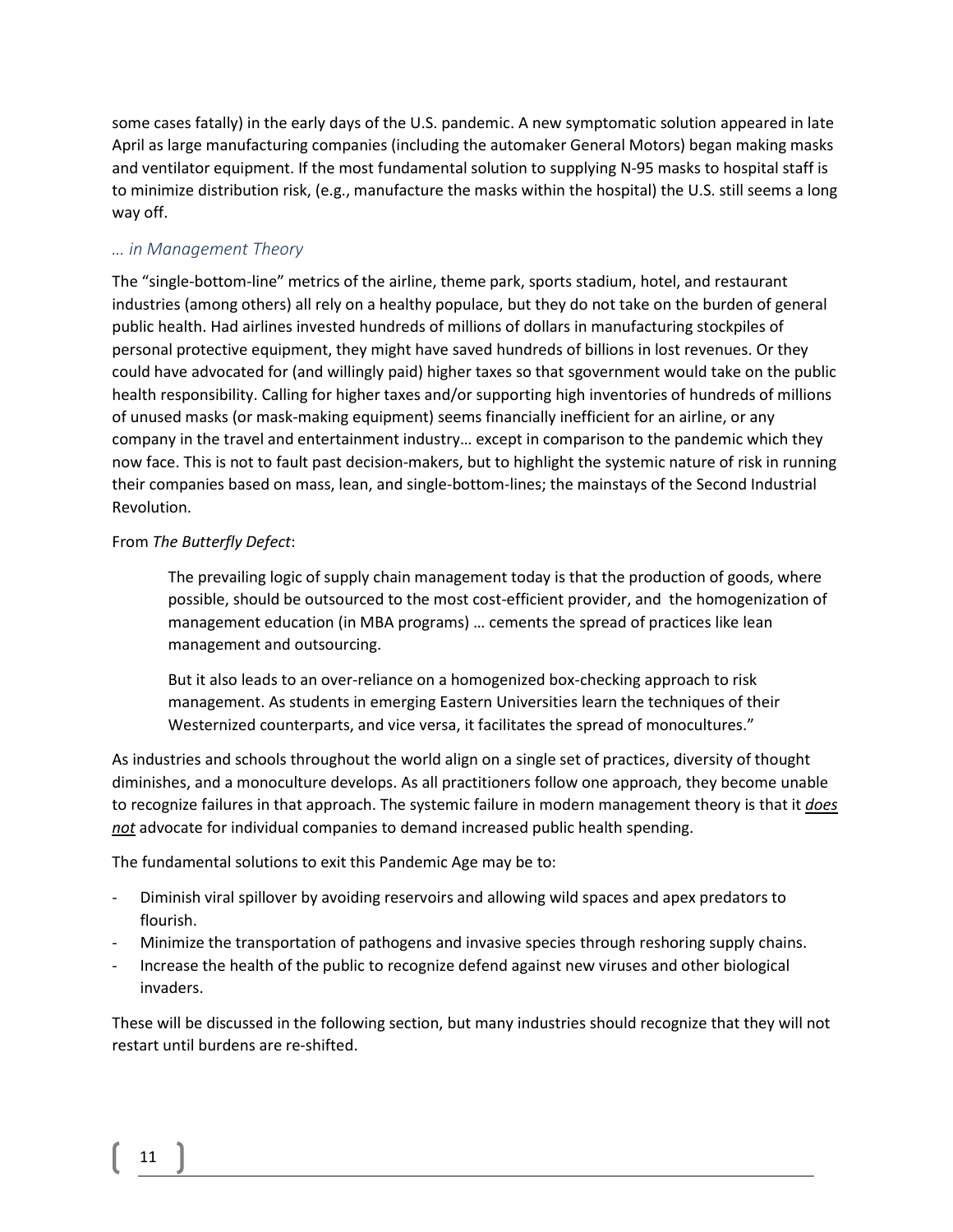#### Tragedy of the Commons

Donella Meadows supplies the following example in *Thinking in Systems*:

"Imagine a common pasture open to all herders. Each will try to keep as many cattle as possible in these commons, and will independently ask "what is the benefit vs. utility of me adding one more animal to my herd?" The benefit is the entire proceeds gained by one cow, while the cost of overgrazing is shared by all. The rational decision for each herder is to continue to add to their own herd, without regard to systemic collapse."

Senge diagrams this as in [Figure 6.](#page-11-0) Organization's "A" and "B" each gain independently from their own activity, though the activities draw from a common depletable resource. Decisions made by "A" and "B" are locally rational, but eventually lead to systemic failure.

## Tragedy of the Commons



<span id="page-11-0"></span>*Figure 6: Tragedy of the Commons*

#### *… in Lobster Fishing*

A historical example of this in lobster fishing off the coast of Maine (Mills n.d.), where each boat attempts to maximize its own catch, with the systemic result of depleting all available lobsters. Tragically, depletion of fisheries in the 1990's led to bankruptcies and economic suffering for not only the lobstermen, but the surrounding towns as well.

Through fisheries management lobsters came back to the coast of Maine ( Maine.gov n.d.), and fishermen and governments developed cooperative mechanisms to limit individual activity in pursuit of maximizing regional goals. Maine is a popular tourist destination, and all businesses benefit when a steady flow of lobster is available. Local banks take on a systemic risk across the regional economy as they make loans to restaurants, hotels, and gift shops. While for each fisher it is economically rational to acquire as many lobsters as possible, for local banks it is rational to insist on sustainable practices in lobstering. The local economy is interconnected, and banks have the greatest visibility.

#### Global Investing to Manage Systemic Risk

In SARS-1 and SARS-2, the world suffers the fate of the Tragic Commons story. Mass, Lean, and singlebottom-line financial metrics led to industrialization near the habitat of viral-laden bats near hundreds of millions of people in southern China. Nearby airports accommodate millions of international passengers per year, and the infected unwittingly allow the viral reservoir to expand across continents,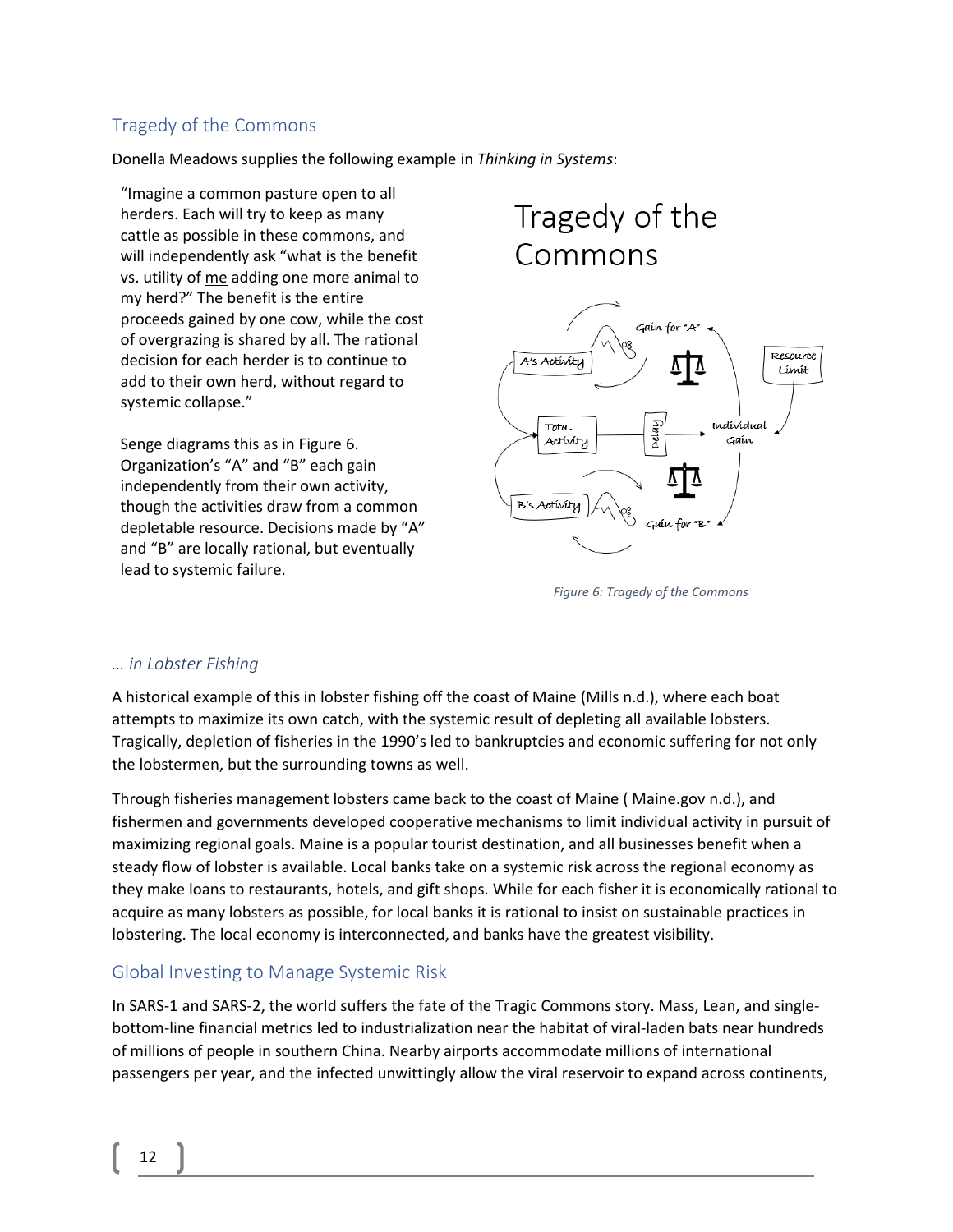pushing economies into recession. Industries have a common need for public health. Tragically, when thinking independently none has an economic rationale to invest in it.

Large institutional investors such as BlackRock, Vanguard, State Street, and CalPERS, with trillions under management, recognize that they are too big to avoid systemic risk. For example, BlackRock, the world's largest asset manager, announced in January 2020 (prior to COVID-19 reaching pandemic status) that it will make its investment decisions with environmental sustainability as a core goal. In the firm's annual letter to investors, CEO Larry Fink wrote: "The evidence on climate risk is compelling investors to reassess core assumptions about modern finance…", and "Awareness is rapidly changing, and I believe we are on the edge of a fundamental reshaping of finance". (Sorkin 2020)

## A New Economy for the Fourth Industrial Revolution

Industry 2.0 enabled reinforcing economic growth, but this now faces limits as humans overlap with viral reservoirs. There have been multiple  $21<sup>st</sup>$  century pandemics, we can expect more in the coming decade, thus putting us on the cusp of financial and technological changes known as the Fourth Industrial Revolution. The World Economic Forum, a '4IR' leader calls in its *Davos Manifesto 2020* for corporate purpose to expand beyond "shareholder capitalism" and towards "stakeholder capitalism", in which the corporation is "responsible to the Environment, Society and Good Government" (known as ESG). (World Economic Forum n.d.)

To date, there are no easy means to measure these important functions, but interested parties begin to align. In August 2019, 181 CEO's belonging to the Business Roundtable (such as GM, Boeing, Bank of America and BlackRock) signed a corporate governance agreement that *"moves away from shareholder primacy and includes a commitment to all stakeholders"* ( Business Roundtable website, n.d.). Over 3,000 investment firms, representing \$80 Trillion in assets under management, are signatories to the UN-backed Principles in Responsible Investing Initiative which *"acts in the long-term interests of the financial markets and economies in which they operate and ultimately of the environment and society as a whole"*. (Investopedia n.d.) (United Nations n.d.)

In January 2020 (just prior to the COVID-19 pandemic), the International Business Council, headed by the CEO of Bank of America, issued a similar statement to encourage discussion of proper metrics:

"…it is important to consider environmental impacts along the full value chain (or 'lifecycle') of products or services. Individual businesses often operate in a small section of the overall value chain … but they rely on the continuing commercial viability of all upstream and downstream parts of the chain to sustain their own commercial success." (World Economic Forum n.d.)

#### To quote *The Butterfly Defect*:

"The underlying threat of globalization on a systemic level pertains to the formation of harmonized structures and a failure to ensure 'resilience', the capacity of a system to absorb disturbance and reorganize while undergoing change"

Harmonized structures include businesses behaving in a Tragic Commons scenario, in which each act according to individual business metrics, without recognizing the larger systemic environment. Upstream and downstream risks cross industry and international boundaries in unexpected ways; while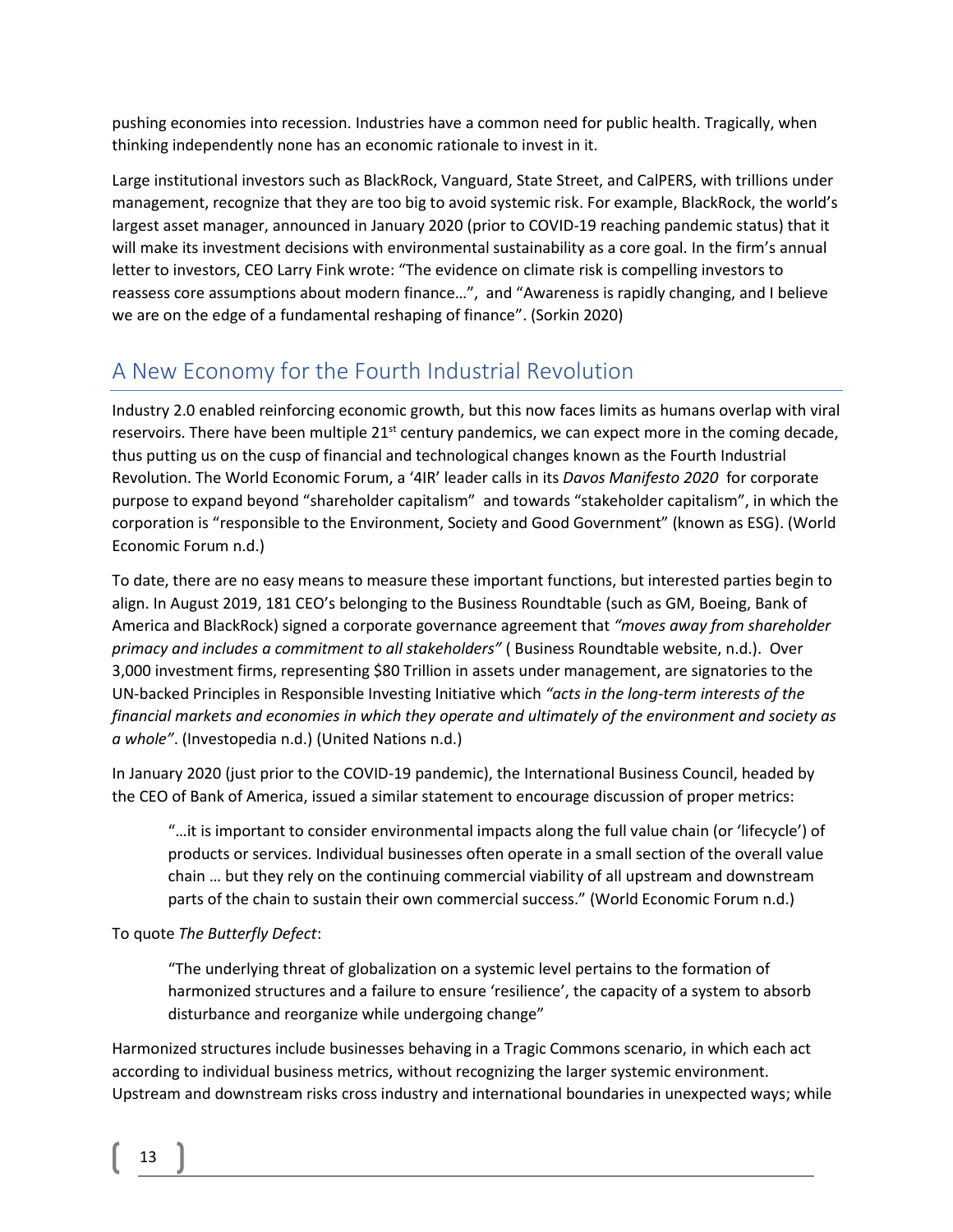Wuhan's economy developed to support the global automotive value chain, a nearby viral reservoir creates existential risk for the travel and entertainment industries. Century-old businesses now interconnect in ways unimaginable to their founders. To minimize systemic risk, we need new economic and industrial systems. A few are described here.

#### Supply Chain Visibility

Globalization has led to long and 'opaque' supply chains; where manufacturers buy components from 'first-tier' suppliers, who in turn buy sub-components from 'second-tier' suppliers, and on and on. Prior to the 2020 pandemic multinational corporations (MNCs) recognized systemic supply-chain risk and created standards for themselves and first-tier suppliers. They expected these to cascade down onto the lower tiers, but both the effect on, and visibility into, the chain is limited. In the March 2020 Harvard Business Review article "A More Sustainable Supply Chain":

The aim to create a cascade of sustainable practices that flows smoothly throughout the supply chain is hard to realize in practice. Many of the corporations that have committed to it have faced scandals brought about by suppliers that, despite being aware of sustainability standards, have nevertheless gone on to violate them.

Lower-tier suppliers often do not have sustainability expertise or resources, and they may be unaware of accepted social and environmental practices and regulations. They are frequently located in countries where such regulations are nonexistent, lax, or not enforced at all. And typically, they don't know much about the sustainability requirements imposed at the top-tier —and have no incentive to comply*.* (Villena and Gioia 2020)

Further, top-tier corporations handicap themselves through dysfunction and uncoordinated goals. They often don't know who or where their lower-tier suppliers are, let alone their capabilities. Sub-groups within the MNC make key decisions without sustainability or compliance in mind. From the HBR article:

Top-tier engineering and procurement units often preapprove lower-tier suppliers, but their vetting criteria doesn't include social and environmental considerations… Not surprisingly, this leads to situations in which preapproved lower-tier suppliers violate the sustainability requirements of the top-tier consumers they work with.

When we asked a representative at one supplier why his company had violated a 60-hour workweek limit, he gave us a frank explanation: "We didn't want to tell our customer that we can't produce its products on time, because otherwise it's going to try to find someone else that can. But our customer didn't give us enough notice to hire enough skilled people to do the job."

Engineering and procurement groups may have de facto authority to drive lower-tier purchasing decisions based on *unit* cost, without regards for *environmental* or *social* costs. This is a Tragic Commons scenario, where locally rational decisions lead to systemic sustainability failures.

#### *Localizing Supply Chains*

'Short' supply chains are less opaque and will become more valuable as nations become cognizant of the risk of transporting diseases and invasive species. In late August 2020, the U.S. averaged 13 cases per 100,000. Canada has one-tenth the per-capita rate of infection than does the U.S. and has closed its borders to foreign travelers. Hypothetically, when will Canada allow visitors, and how long can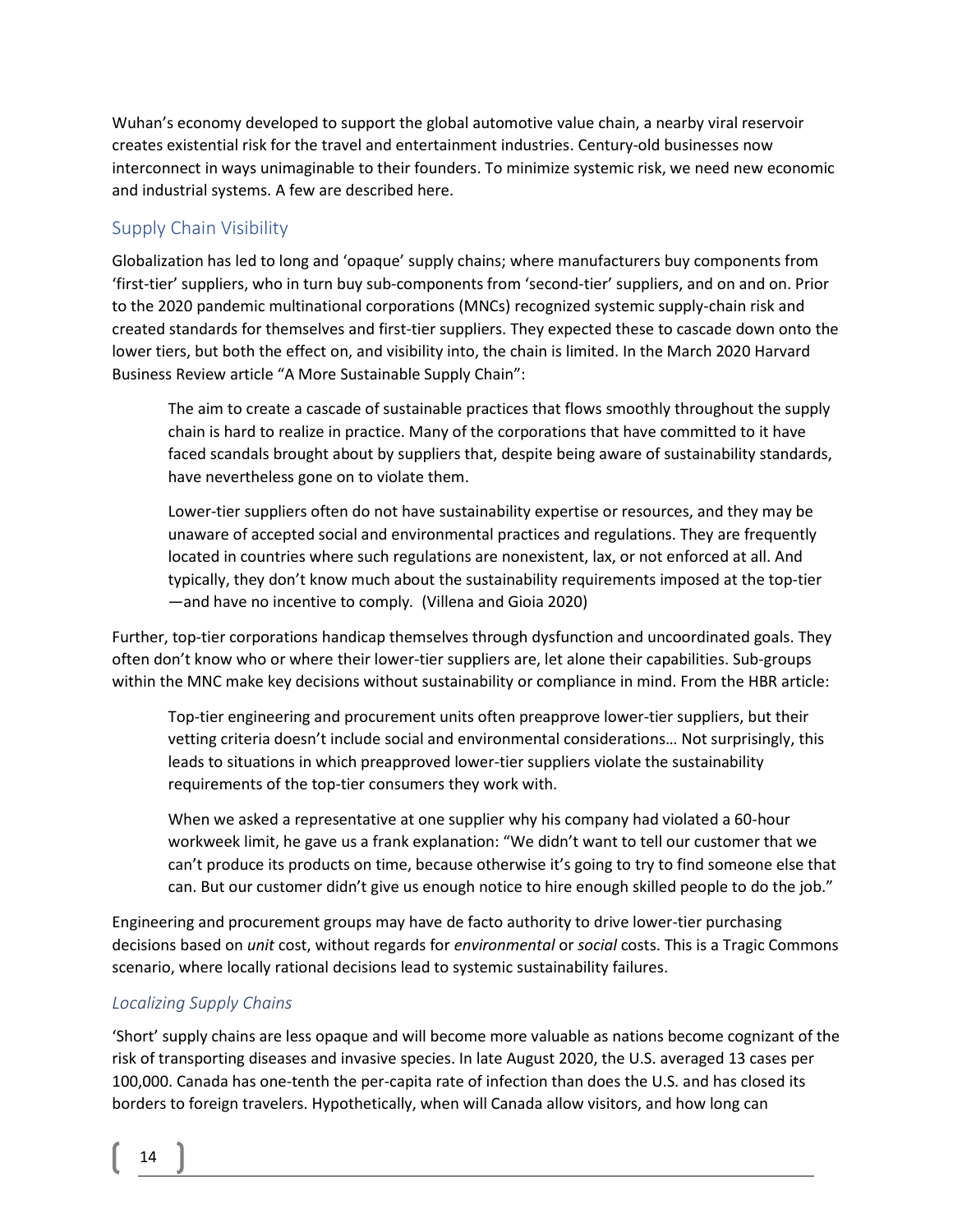corporations maintain buyer-supplier relationships if the former is unable to visit the factories of the latter? States and regions enforce 14-day quarantines upon entry, but what was formerly a 2-hour trip between Detroit, MI and Windsor, ON would in this scenario require 2-week quarantines on either side. Travel restrictions, whether government-enforced or through individual safety concerns, become sand in the gears of the worldwide economy.

Aircraft and automobiles include thousands or millions of parts from dozens of countries; if a U.S. auto assembly plant can't get tires from Brazil (possibly due to high infection rates), it won't need engines from Canada. The \$20 Trillion U.S. economy imported over \$3 Trillion in goods in 2018 (McBride and Chatzky 2019), much of which as componentry into larger goods. As import frictions rise, the lost opportunity due to unavailable components will increase. All industries leveraging a global value chain will face similar issues as discussed previously with N-95 masks and pharmaceuticals.

#### New Technologies

Early in the pandemic the United Nations researched supply shortages in ventilators, and how Industry 4.0 technologies might in the future provide relief:

"One of the main bottlenecks in the current production of ventilators is the timely supply of components due to dependence on inputs produced by global suppliers. Instead of producing the entire product from scratch, countries specialize in different tasks resulting in high interdependencies. One of the leading manufacturers of ventilators declared that it would double its output (in weeks, but) it relies on its wide network of closely integrated global suppliers for continuing its operations, including timely production of electrical components such as circuit boards or sensors.

"Industry 4.0 unlocks new labor-saving technologies which could potentially reduce reliance on lowskilled, low-cost labor in manufacturing. This has implications for the global geography of production, as value chains can be expected to become more regional in nature, moving closer to key final consumer markets in China, the European Union, Japan and the United States. Industry 4.0 is also likely to have an impact on the length of value chains, as automation could consolidate various steps of the value chain."

"Several factors seem to support the argument that automation and possibly reshoring will accelerate following the COVID-19 pandemic. The case of testing in the Republic of Korea exemplifies that automation facilitates supply-side adjustments (e.g., through on-demand ordering), mitigating firms' risks in case of a pandemic or other shock, as it allows for more flexible adjustment to increasing demand. In an effort to reduce countries' dependence on global supply, industrial policies to secure the supply of goods deemed critical to the healthcare sector and national security could be implemented." (Seric and Winkler 2020)

The increased use of automation implies a need to upskill workforces, which is discussed shortly.

#### Digitalization and 'Pop-Up' Vaccine Factories

An important use of digitalization (discussed elsewhere in these proceedings) is in supporting the manufacture and distribution of vaccines and treatments when they are developed. The worldwide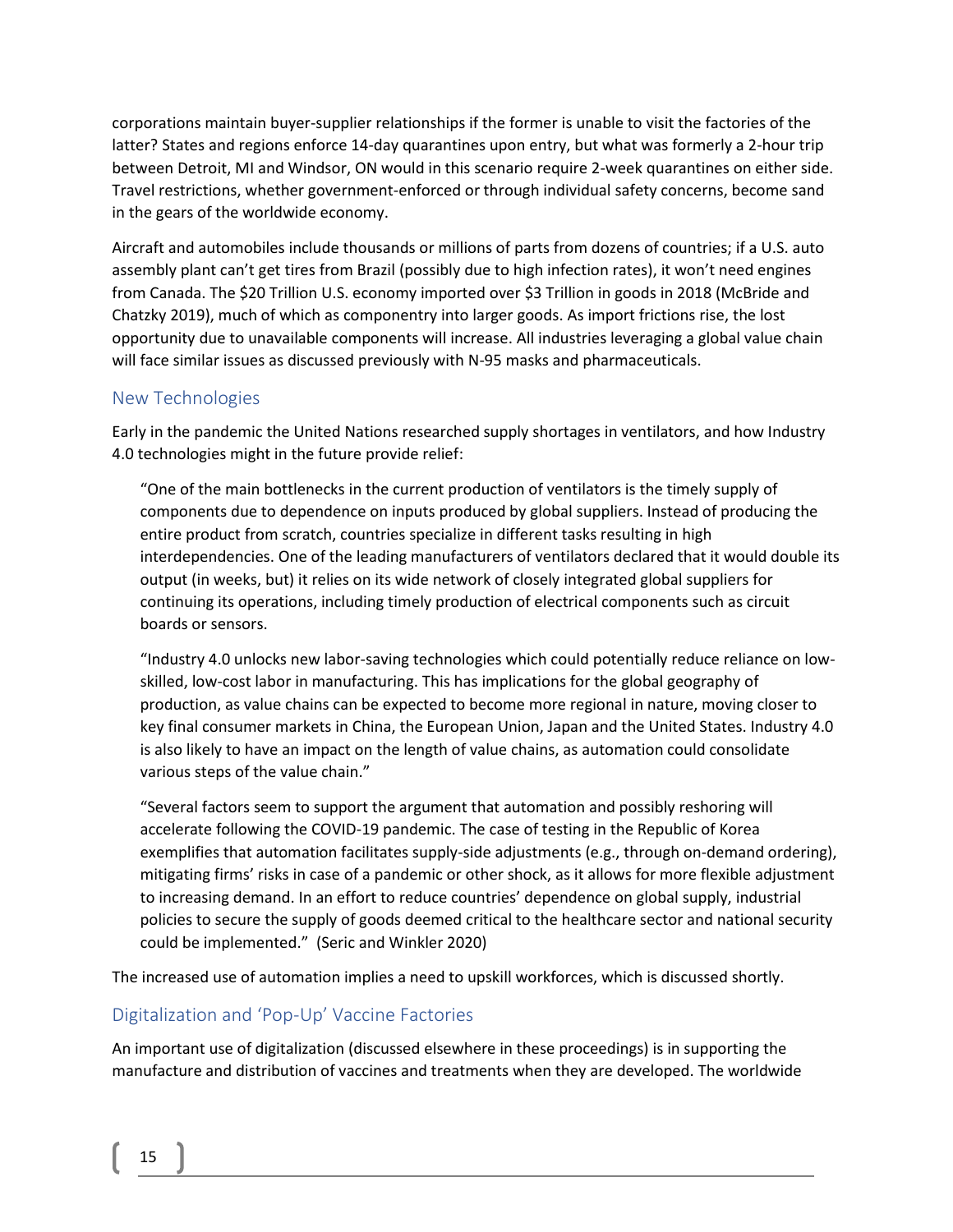potential for a COVID-19 vaccine is five billion or more units per year,<sup>§</sup> of a perishable and life-saving product. Vaccine doses require low temperature storage in addition to all the availability concerns discussed previously concerning masks and acetaminophen. Liquid doses will require either an injection or inhalation device, implying the need to manufacture, store, distribute, and dispose of large quantities of metal and plastic.

Rather than a few large, multi-billion dose factories a more fundamental solution will be to build smaller factories near population centers which consume the vaccine, syringes, and inhalers. If we arbitrarily assume one factory per fifty million people, it implies the need for 1000 vaccine production factories scattered throughout the world.

#### *Digital Manufacturing Twins*

In Henry Ford's time it made sense to assemble all of the world's automobiles in Detroit and transport them everywhere, because knowledge in how to manufacture thousands of cars per day was local to the region. But in the world of 4IR, we can transmit *digital information* about vaccine factories, rather than transport *physical products*. Modern industries design and simulate their products and factories using 3D virtual models, this can and should be applied to vaccine manufacturing.

The concept of a "Digital Twin" is that every physical thing inherently holds information about that thing, such as its size, mass, center of gravity, and chemical or electrical properties. If we want the information about, say, a desk we could use a ruler and a scale to measure length, width, and mass, but if we have the desk's original designs it is not necessary to make these measurements, we can simply look at the designs. In the past these might have been "ink on paper" blue prints, but modern products are developed using 3-dimensional software to establish dimensions, calculate mass, and simulate how the physical object will behave in the environment. The software can even determine how much mass the desk can hold before it collapses.

In this scenario, there is both a virtual instance of the desk (the 3D computer model), and the physical instance (the object in my office which holds my cup of coffee as I type this). These dual instances create a Digital Twin. (Grieves 2011)

A *Digital Manufacturing Twin* begins with the virtual instance of a manufacturing plant (much like the virtual desk). The factory would be replicated in a thousand locations around the world in order to manufacture vaccines locally for nearby populations of around 50 million people. Each of the thousand physical plants could be identical, as they are based on the same virtual model.

An example currently exists in two Siemens electronics plants, one in Amberg, Germany and the other in Chengdu, China:

"We mapped the processes from the Amberg plant to Chengdu on a 1:1 basis," explains Dr. Gunter Beitinger, who is responsible for Siemens' Digital Factory Business Units in Amberg, Fürth and Chengdu. From its machinery and software tools to its execution system which records and controls every aspect of the production process from start to finish at a virtual level,

<sup>§</sup> The math: The human population in 2020 is about 7.8 billion. There many unknowns, including duration of immunity, the percentage of recovered or inoculated people required for herd immunity, and the number of doses per year needed for inoculation. If 70% of the world needs one dose per year, it's roughly 5 billion doses.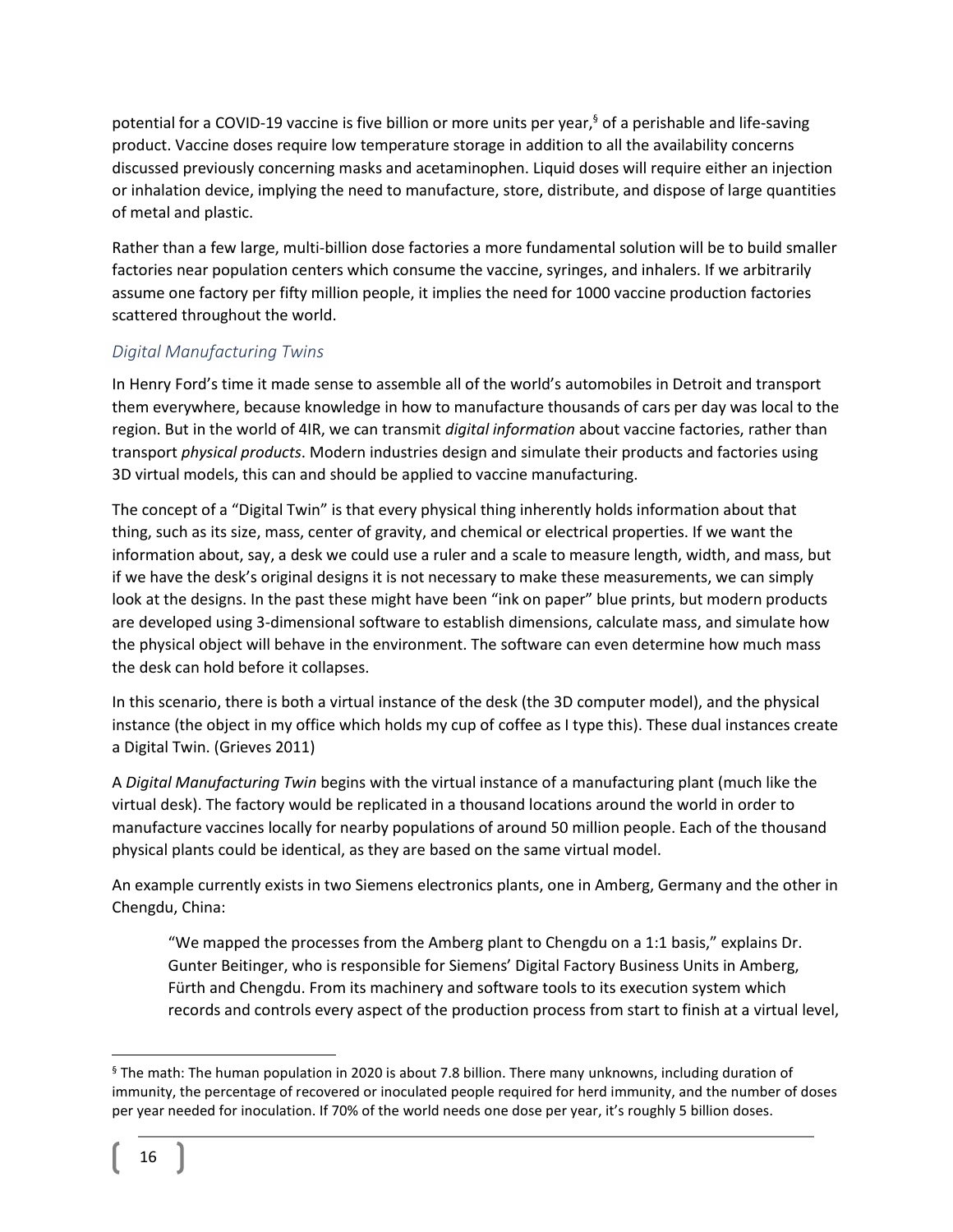the equipment in Chengdu is designed on the same principles and processes as the equipment at the Amberg factory. (Siemens Corp. n.d.)

To greater and lesser extent, aircraft manufacturers have adopted digital twin strategies (earlier in my career, I helped them with this). As the airline industry will not recover until the development of either a vaccine or a treatment, aircraft manufacturers might explore new business units around the design and build of vaccine manufacturing plants.

#### *Impact on Workforces*

A pre-pandemic 2018 study by (The Manufacturing Institute n.d.) shows that the U.S. will need 15 million skilled manufacturing workers to meet manufacturing needs a decade later, and only ten million people of the future workforce were members of the 2018 workforce. Further, the 'advanced' manufacturing skills of the Fourth Revolution become quickly obsolete, with only 50% of technical skills still relevant after five years. This implies that of the 10 million workers in 2028 who will have a decade or more experience, only 25% of what they knew in 2018 will still be relevant. Of the remaining five million positions, only 2.4 million will find workers with the necessary skills; the remaining 2.6 million advanced manufacturing positions will go unfilled for lack of workers with the necessary skills.

And this was prior to the need to re-shore supply chains build vaccine factories.

This follows a "Shift the Burden" model, in which the burden of manufacturing the world's goods moved to low-cost regions, and the U.S. no longer has workers with necessary skills. As industries re-shore supply chains, there will be increased demand for flexible workforces skilled in automation. Businesses must actively focus on creating and improving skills in their current and future workforce if they hope to survive. Among other goals, tuition burdens for post-secondary education will need to shift from students and their parents to employers.

#### Viral Monitoring

To decrease viral spillover, we must repopulate apex predators into the wild and increase the buffer between humans and viruses. But we must also assume that some of the millions of unknown viruses will continue their jump to humans. Limiting early growth can stop viruses before they impact humanity.

#### *IoT Thermometers*

The "Internet of Things" is a large and growing concept that non-computers ("things") might be connected to the internet. The company Kinsa, sells thermometers which connect to the user's cell phone, and from there to the internet.

Fever is a potential symptom of COVID-19, and when people feel sick, they take their temperatures with Kinsa thermometers. The company collects this and posts anonymized fever data to a "health map" on their website, [healthweather.us.](https://healthweather.us/) and can predict when flu-like illnesses will appear about a week before patients call their doctors.**Error! Reference source not found.** In this scenario the number of feverish people in a region could call for localized lockdowns (rather than state or county-wide lockdowns). As it becomes the norm to have one's temperature taken upon entering a building, this can provide an important source of data.

(Note that body temperature is not conclusive; recent evidence shows that asymptomatic carriers of the SARS-CoV-2 virus do not have fevers. But we should prepare for more viruses.)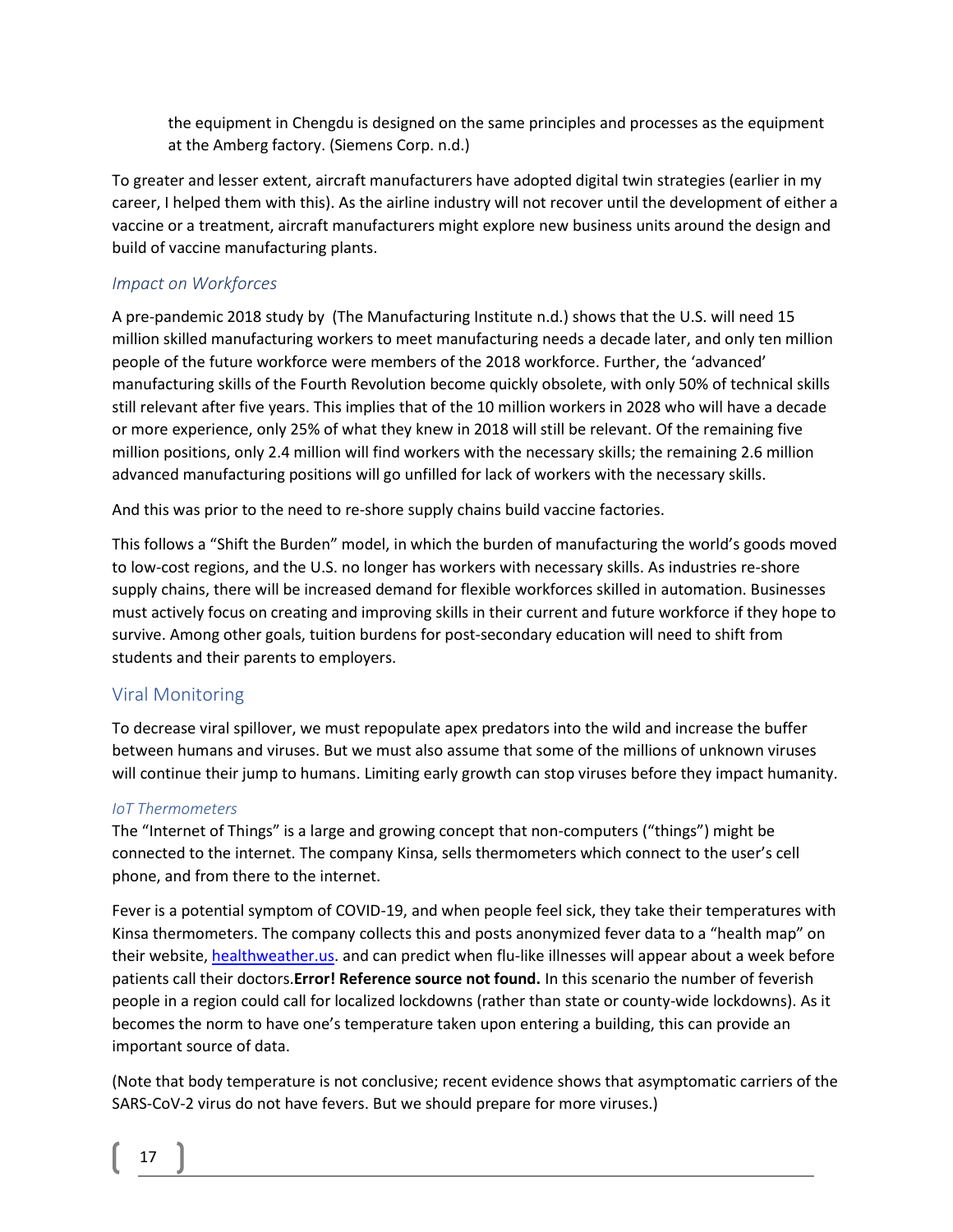#### *Sewage Monitoring*

From the UK's Centre for Ecology and Hydrology: (Williams 2020)

*"Scientists will develop a standardized UK-wide system for detecting coronavirus in wastewater, to provide an early warning of future outbreaks and reduce reliance on costly testing of large populations.*

*"Several studies have shown that the RNA of SARS-CoV-2 - the genetic material of the virus - can be detected in wastewater ahead of local hospital admissions, which means wastewater could effectively become the 'canary in the coal mine' for COVID-19 and other emerging infectious diseases.* 

American Universities are following similar methods. R.I.T, in Rochester, New York, and the University of North Carolina, Charlotte are collecting samples from residence sewage lines. Automated means of testing samples are on the near horizon.

Similar to the IoT Thermometers, sewage monitoring could provide localized recognition of this and future viruses. Sewage has an advantage over the thermometers in that it can recognize the virus in a population which does not feel sick enough to take their temperature.

#### *Individual Testing*

Sewage monitoring and in-home temperature collection can identify communities in which the virus exists, to be followed by individual testing. South Korea accomplished this at mass scale in, as reported by the United Nations Industrial Development Organization (UNIDO)(United Nations Industrial Analytics Platform 2020):

*"[South] Korea is using Industry 4.0 technology to test far more people for COVID-19 than has been possible in many other countries and has thereby successfully limited the number of deaths*  linked to the virus. The Korean company Seegene, which carries out multiplex molecular *diagnostics, relied on its artificial intelligence-based big data system to develop a test for COVID-19 within a few weeks, a procedure that usually takes several months to complete. Quick approval by the Korea Centers for Disease Control and Prevention within less than one week ensured that testing for COVID-19 was up and running. Moreover, Seegene's system uses automatic testing, i.e. samples are analyzed by a diagnostic machine rather than by humans, which speeds up the process and reduces risk of error and contamination."*

### Conclusion

I was on a weekly, family Zoom call recently, which included two family members who each live near Seattle. In two families, three of their college-age kids had been forced home from Florida, Wisconsin, and California due to COVID-19, and are now "attending" classes remotely, with no obvious end in sight. Further no one in either family is able to walk outside of their Seattle homes due to smoke from fires which are burning hundreds of miles away, and likely to last for weeks. (And recur yearly.)

Is this the society that we want?

The next 10 years, especially the next 24 months, will see a rapid change, particularly towards the environment. Trillion-dollar asset managers are recognizing that a century of Industry 2.0 has created a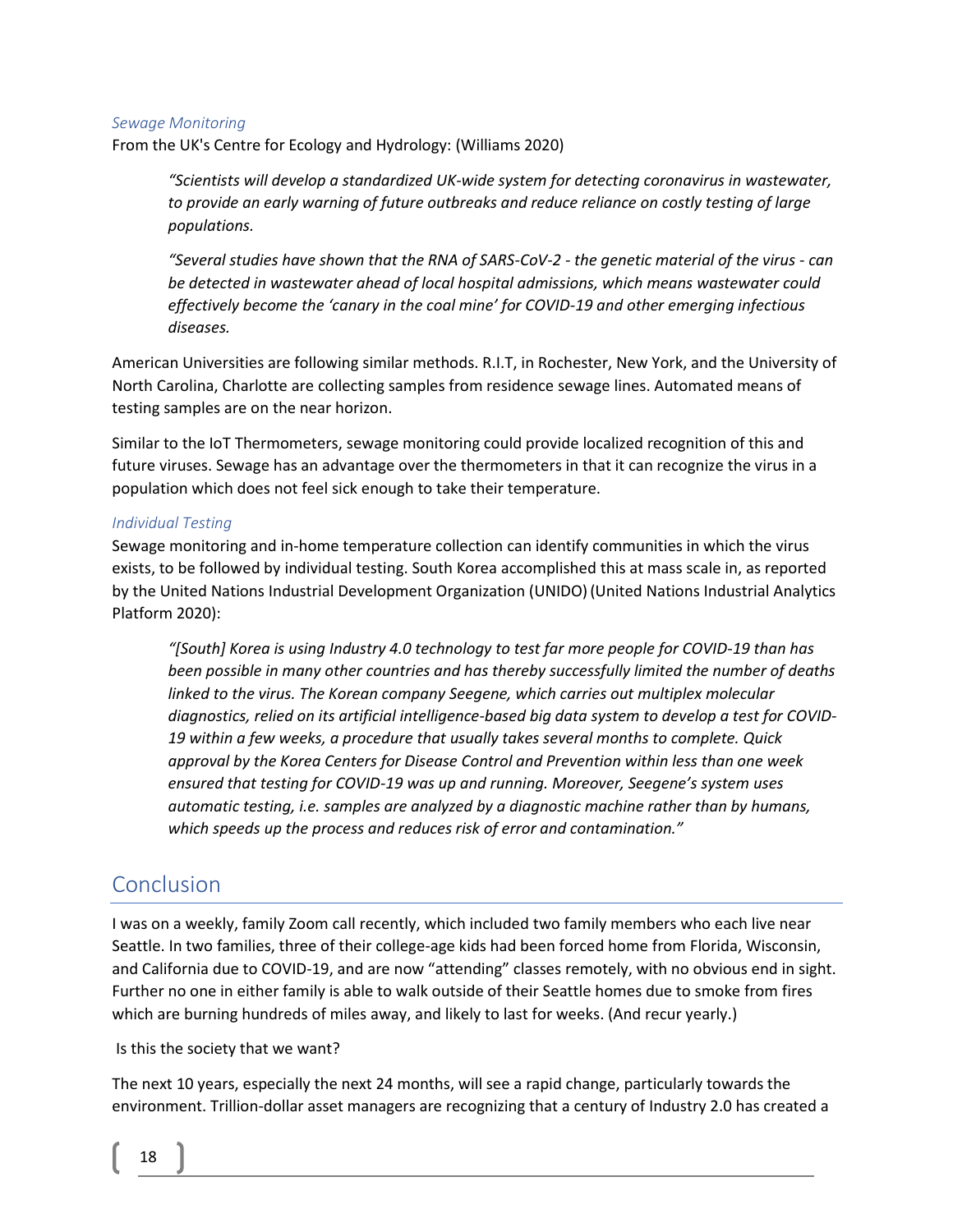systemic and catastrophic risk, and placing new investments in industries dependent on carbon emissions will lead the asset managers to further losses in fire damage, sea rises, and pandemics. The most rational economic position of these firms is to is to shift their investment focus from shareholder to societal value, and they are doing this. I envision economic incentives shifting from products consumers want to buy, to those in which asset managers are willing to invest.

I teach a graduate course in Engineering Management and my students are millennials born around 1990. They were graduating high school as financial markets collapsed in 2009 and would like to buy houses and plan families as the COVID-19 recession appeared in 2020. The World Bank predicts the global economy to shrink by more than 5% in this year, and the U.S. posted its worst unemployment figures ever in Q2-2020. In financial crises over the past two centuries, it has taken a median of seven years for per-capita GDP to return to pre-crisis levels. (Reinhart and Reinhart 2020) Millennials also face high student loan debt, and the increasing impacts of climate change. (Do NOT underestimate Greta Thunberg.) For their own security and to improve their quality of life they will search for new economic means by which they measure success.

In spite of (or maybe because of) these challenges I see in my students a group who will transform industry and economy in ways not seen in the century since Henry Ford. Our current decade is not starting at all well, but I expect by its end we will see a strong advancement into new measures of industry and economy, based on the triple bottom lines of People, Planet, and Prosperity.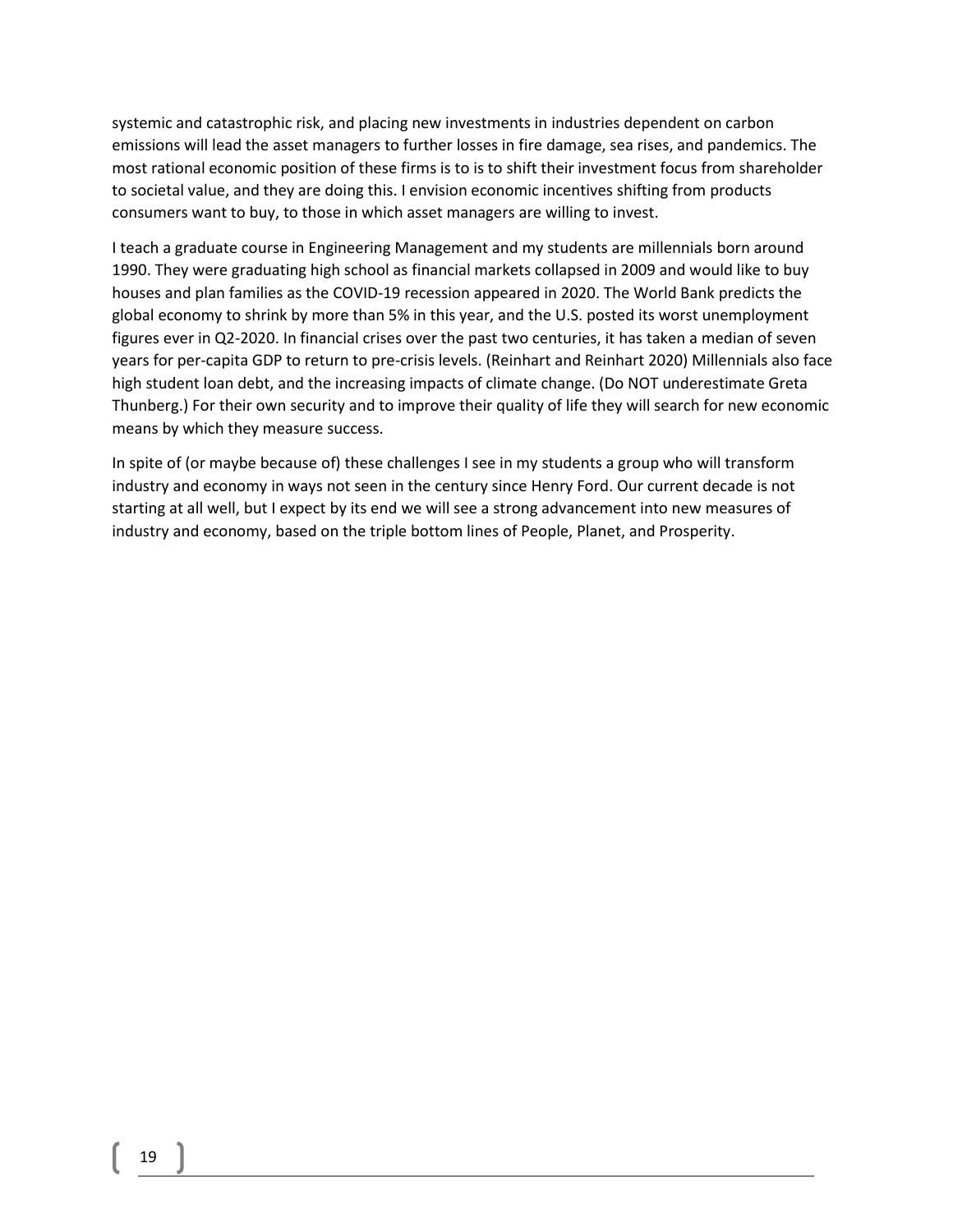### References

Business Roundtable website,. n.d. Accessed Sep 3, 2020.

https://www.businessroundtable.org/business-roundtable-redefines-the-purpose-of-acorporation-to-promote-an-economy-that-serves-all-americans.

Maine.gov. n.d. *A guide to lobstering in Maine.* Accessed September 3, 2020. https://www.maine.gov/dmr/science-research/species/lobster/guide/index.html#management.

n.d. *New York Times Interactive:.* New York Times Company. Accessed 2020. https://www.nytimes.com/interactive/2020/world/coronavirus-maps.html.

Tankersley, Jim, and Ben Casselman. 2020. ""A Resurgence of the Virus, and Lockdowns, Threatens Economic Recovery"." *NY Times.com.* July 15. https://www.nytimes.com/2020/07/15/business/economy/economic-recovery-coronavirusresurgence.html?referringSource=articleShare.

- 2020. ""Air travel's sudden collapse will reshape a trillion-dollar industry."." *The Economist.com.* August 1. https://www.economist.com/business/2020/08/01/air-travels-sudden-collapse-will-reshapea-trillion-dollar-industry.
- 2019. ""How Much of Airlines Revenue Comes from Business Travelers?"." *Investopedia.* July 15. https://www.investopedia.com/ask/answers/041315/how-much-revenue-airline-industrycomes-business-travelers-compared-leisure-travelers.asp.
- Cameron, Doug. 2020. ""United plans to Cut more than 16,000 Staff"." *The Wall Street Journal.* September 2. https://www.wsj.com/articles/united-plans-to-cut-more-than-16-000-staff-11599061023.
- Conger, Kate, and Erin Griffith. 2020. *"The results are in for the sharing economy they are ugly." Published 2020-05-07.* 5 7. Accessed 2020. https://www.nytimes.com/2020/05/07/technology/the-results-are-in-for-the-sharing-economythey-are-ugly.html.

Davis, Aron C. 2020. "In the early days of the pandemic, the U.S. government turned down an offer to manufacture millions of N95 masks in America." May 9. https://www.washingtonpost.com/investigations/in-the-early-days-of-the-pandemic-the-usgovernment-turned-down-an-offer-to-manufacture-millions-of-n95-masks-inamerica/2020/05/09/f76a821e-908a-11ea-a9c0-73b93422d691\_story.html.

- Ellis, E.C. et. al.,. 2010. "Anthropogenic transformation of the biomes, 1700 to 2000." *Global Ecology and Biogeography,.* http://ecotope.org/people/ellis/papers/ellis\_2010.pdf.
- Goldin, Ian, and Mike Mariathasan. 2014. *The Butterfly Defect: How Globalization Creates Systemic Risks and What To Do About It.* Princeton: University Press.
- Grieves, Dr. Michael. 2011. *Virtually Perfect: Driving Innovation and Lean Products Through Product Lifecycle Management.* Cocoa Beach, FL: Space Coast Press.

20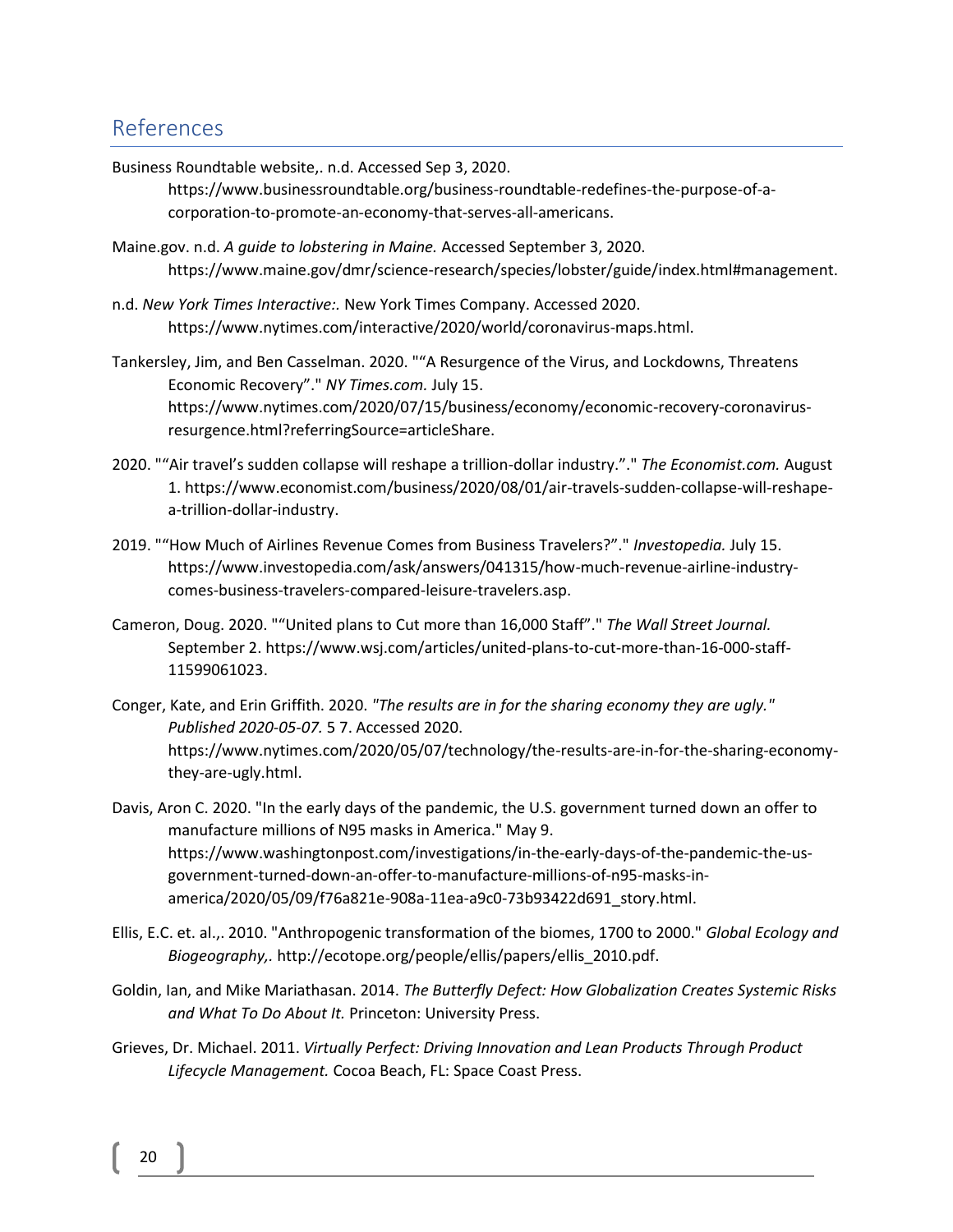- Investopedia. n.d. *UN Principles of Responsible Investing.* https://www.investopedia.com/terms/u/unprinciples-responsible-investment-pri.asp.
- McAloose, Denise et.al.,. 2020. ""From people to Panthera: Natural SARS-CoV-2 infection in tigers and lions at the Bronx Zoo."." July 24. https://www.biorxiv.org/content/10.1101/2020.07.22.213959v2.
- McBride, James, and Andrew Chatzky. 2019. "The U.S. Trade Deficit: How Much Does It Matter?" March 8. https://www.cfr.org/backgrounder/us-trade-deficit-how-much-does-it-matter.
- McCabe, Caitlin. 2020. "Face Masks Really Do Matter. The Scientific Evidence Is Growing." August 13. https://www.wsj.com/articles/face-masks-really-do-matter-the-scientific-evidence-is-growing-11595083298.
- McCarthy, Joe. 2019. "Greta Thunberg Understands the 'Carbon Budget'—do you?" *Global Citizen.* September 24. https://www.globalcitizen.org/en/content/what-does-a-carbon-budget-mean/.
- Mckenna, Maryn. 2020. "The Virus Hunters." *Smithsonian Magazine.* July 20. https://www.smithsonianmag.com/science-nature/scientists-hunt-viruses-animals-beforestrike-humans-180975081/.
- Meadows, Donella H. 2008. *Thinking In Systems.* White River Junction: Chelsea Green Publishing.
- Mills, Kathy et. al. n.d. *"Resilience, Adaptation, and Transformation in Lobster Fishing Communities".* Gulf of Maine Research Institute website. Accessed September 3, 2020. https://www.gmri.org/projects/resilience-adaptation-and-transformation-lobster-fishingcommunities/.
- Reinhart, Carmen, and Vincent Reinhart. 2020. "The Pandemic Depression." *Foreign Affairs.* September. https://www.foreignaffairs.com/articles/united-states/2020-08-06/coronavirus-depressionglobal-economy.
- Schwab, Klaus. 2015. ""The Fourth Industrial Revolution. What It Means and How To Respond."." *Foreign Affairs.* December 12. https://www.foreignaffairs.com/articles/2015-12-12/fourthindustrial-revolution.
- Senge, Peter M. 2006. *The Fifth Discipline.* New York: Currency.
- Seric, Adnan, and Deborah. Winkler. 2020. "Managing COVID-19: Could the coronavirus spur automation and reverse globalization?" April. https://iap.unido.org/articles/managing-covid-19-couldcoronavirus-spur-automation-and-reverse-globalization.
- Siemens Corp. n.d. *A Digital Manufacturing Lighthouse.* Accessed Sep 3, 2020. https://new.siemens.com/global/en/company/stories/research-technologies/topics/digitalfactory-siemens-electronic-works-chengdu.html.
- Sorkin, Andrew Ross. 2020. "BlackRock C.E.O. Larry Fink: Climate Crisis Will Reshape Finance"." February 24. https://www.nytimes.com/2020/01/14/business/dealbook/larry-fink-blackrock-climatechange.html.